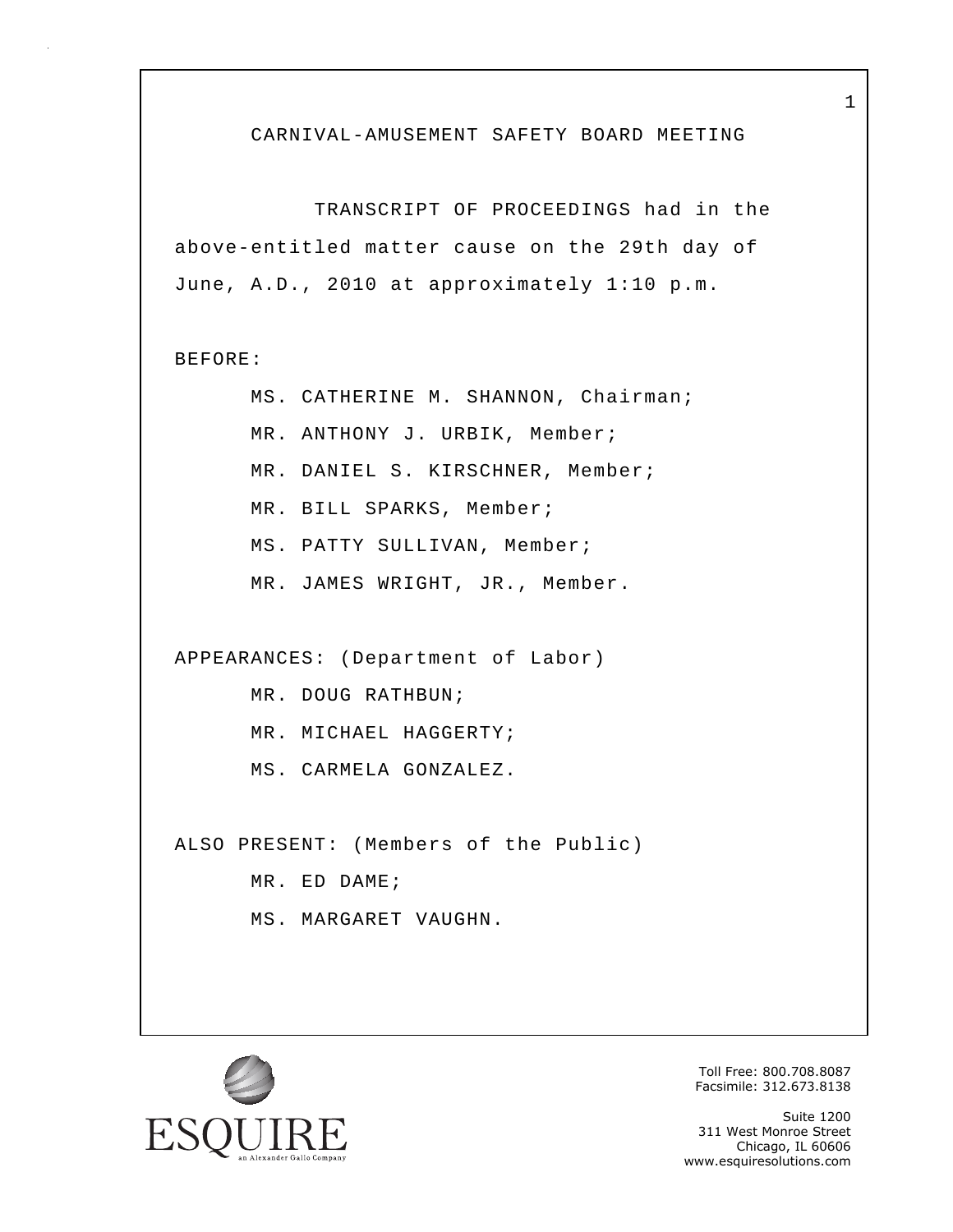$\mathbf{I}$ 

|    | $\mathbf{2}$                                       |
|----|----------------------------------------------------|
| 1  | MS. SHANNON: Well, the hour of 1:00 o'clock        |
| 2  | has come and passed. The Carnival-Amusement Safety |
| 3  | Board will come to order. I'll take the roll.      |
| 4  | Dan Driskill?                                      |
| 5  | (No response.)                                     |
| 6  | MS. SHANNON: Patty Sullivan?                       |
| 7  | MS. SULLIVAN: Present.                             |
| 8  | MS. SHANNON: Bill Sparks?                          |
| 9  | MR. SPARKS: Present.                               |
| 10 | MS. SHANNON: Dan Kirschner?                        |
| 11 | MR. KIRSCHNER: Present.                            |
| 12 | MS. SHANNON: Anthony Urbik?                        |
| 13 | MR. URBIK: Here.                                   |
| 14 | MS. SHANNON: James Wright?                         |
| 15 | MR. WRIGHT: Here.                                  |
| 16 | MS. SHANNON: Catherine Shannon? Here.              |
| 17 | And also, I would like to -- first of              |
| 18 | all, I would like to -- everyone has a copy of the |
| 19 | agenda, I believe. It's the draft agenda for the   |
| 20 | meeting of Tuesday, June 29th, and the first order |
| 21 | of business would be approval of the agenda.       |
| 22 | If you all want to take a minute to look           |
| 23 | at it.                                             |
| 24 | MS. SULLIVAN: I move to approve the agenda as      |
|    |                                                    |



Toll Free: 800.708.8087 Facsimile: 312.673.8138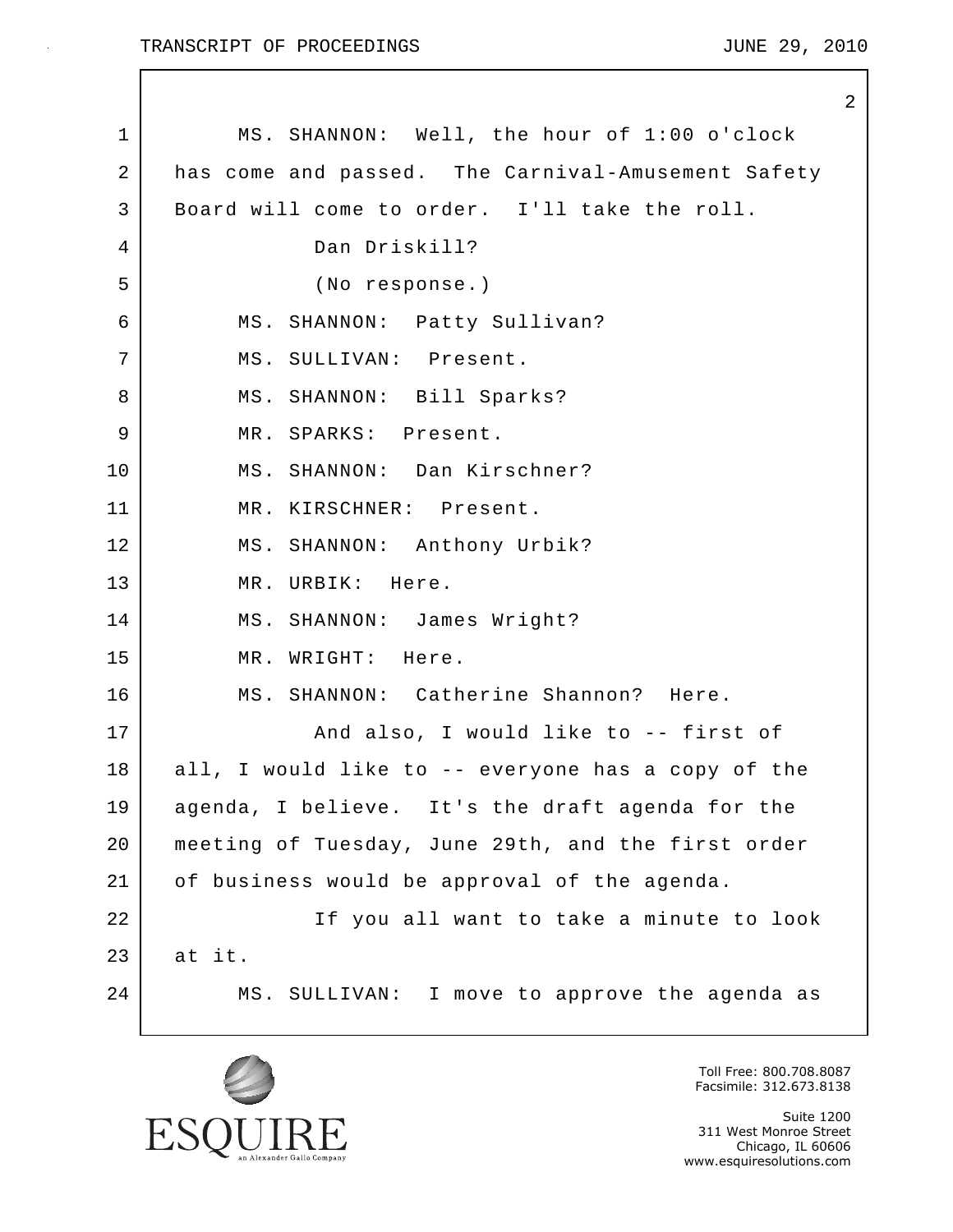#### TRANSCRIPT OF PROCEEDINGS TRANSCRIPT OF  $\overline{29}$ , 2010

3

1 presented. 2 MS. SHANNON: Okay. 3 MR. SPARKS: I'll second it. 4 MS. SHANNON: A motion has been moved and 5 seconded. 6 Is there any discussion? Hearing none, 7 all those in favor say aye; opposed nay. 8 (Chorus of ayes.) 9 MS. SHANNON: Okay. The ayes have it. 10 | Chay. The next order of business is 11 approval of minutes, and the minutes are contained 12 in Section 1 of your binders, the board meeting of 13 May 18th, 2009. 14 MS. SULLIVAN: I couldn't sleep the other 15 | night so I read them. I'll move to approve them. 16 MS. SHANNON: Okay. Motion has been made. 17 MR. SPARKS: I'll second it. 18 MS. SHANNON: Seconded. All those -- is there 19 any discussion? Any amendments or modifications to 20 the minutes? Okay. 21 Seeing none, all those in favor say aye. 22 (Chorus of ayes.) 23 MS. SHANNON: Opposed nay. 24 MR. URBIK: Abstain.



Toll Free: 800.708.8087 Facsimile: 312.673.8138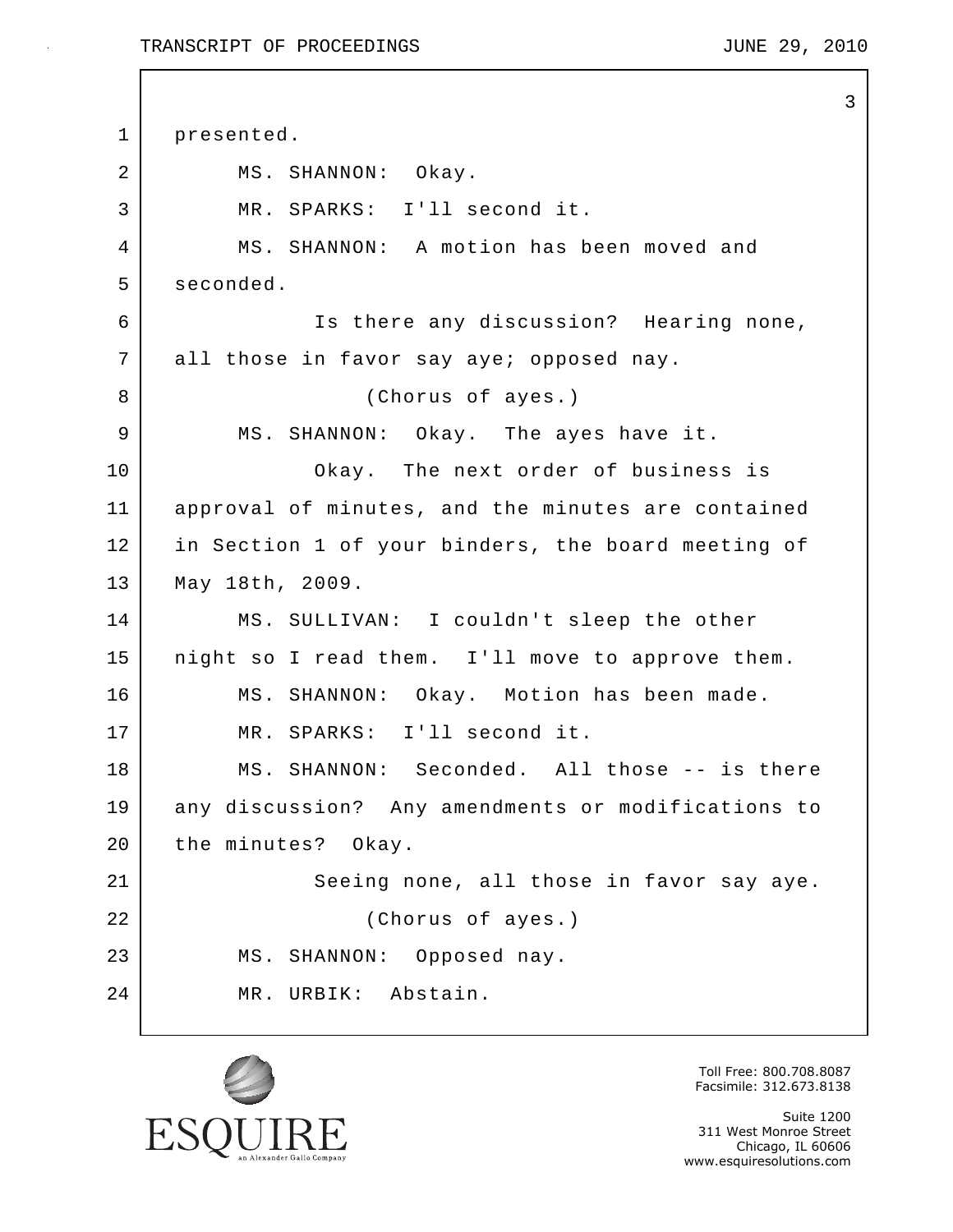$\mathbf{I}$ 

|    |                                                    | 4 |
|----|----------------------------------------------------|---|
| 1  | MS. SHANNON: One abstention.                       |   |
| 2  | MR. URBIK: I wasn't there.                         |   |
| 3  | MS. SHANNON: He can't say whether that's true      |   |
| 4  | or not.                                            |   |
| 5  | Well, the only order of business that              |   |
| 6  | we really have all centers around the fee increase |   |
| 7  | proposal, and as provided in our statute, before   |   |
| 8  | adopting, modifying or amending any rule, the      |   |
| 9  | director is to -- the board has to consent to any  |   |
| 10 | rule change, and so that's why we're having this   |   |
| 11 | meeting.                                           |   |
| 12 | In Section 2, if you turn to that, there           |   |
| 13 | are two different sections of our rules, only two  |   |
| 14 | this time, that we need to modify. The definition  |   |
| 15 | section, and -- which is 6000.10, and the -- the   |   |
| 16 | fee proposal section, which is 6000.50, Permit and |   |
| 17 | Inspection and Associated fees.                    |   |
| 18 | You will notice that we have two                   |   |
| 19 | different versions of 6000.50 because at the last  |   |
| 20 | board meeting, we discussed a rate and we wanted   |   |
| 21 | to -- we discussed it internally with staff and    |   |
| 22 | with some of the inspectors, and so we have        |   |
| 23 | actually in addition to the 1,000 fee for large    |   |
| 24 | roller costers and ski lifts, we have a version    |   |
|    |                                                    |   |



Toll Free: 800.708.8087 Facsimile: 312.673.8138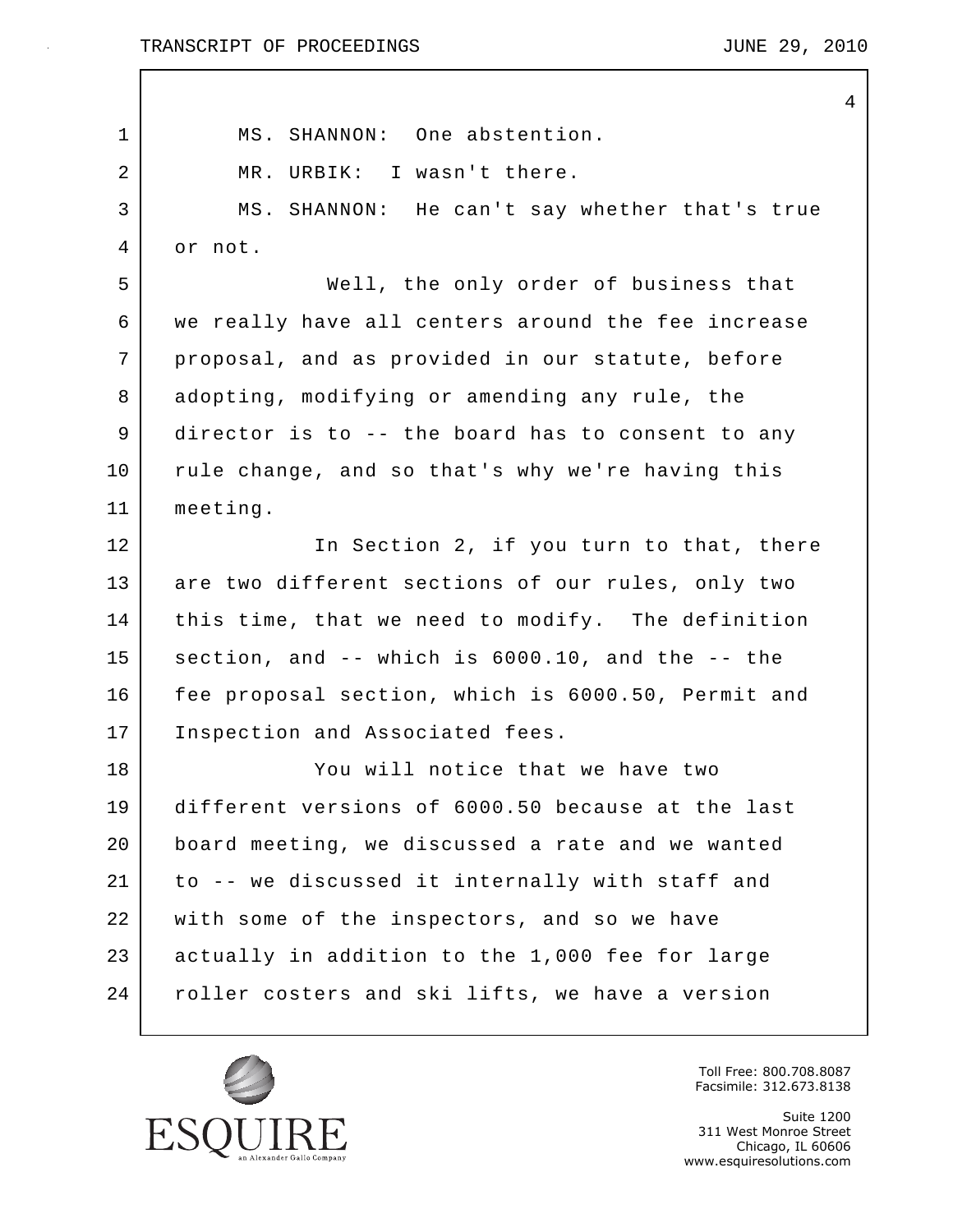5

1 that would make that \$500 for large roller coasters 2 and ski lifts. So we just wanted to show both 3 proposals to the board. 4 MS. SULLIVAN: Well, and we had talked about 5 that previously. 6 MS. SHANNON: Yeah. So I think what I'd like 7 to first do is just go through the definition 8 | section, 6000.10, and we needed to define certain 9 words, such as, "Coaster-Intermediate," and that's 10 defined as any coaster which is more than 25 feet 11 but less than 50 feet in height at the highest 12 point above -- of the track above grade, and 13 according to what we've had in the past, Doug and 14 | Marcia did some research, and we think we have 15 three to four that would fall into the intermediate 16 and -- but there may be more because depending on 17 shows that come in and out of the state. 18 And in terms of -- then the next 19 definition would be "Coaster-Large," meaning any 20 coaster which is more than 50 feet at the highest 21 point of the track above grade, and we have 22 identified 10 large coasters. It may be 11, but 23 | we're sure there are 10, all of which are at Six 24 Flags, I believe; right, Doug?



Toll Free: 800.708.8087 Facsimile: 312.673.8138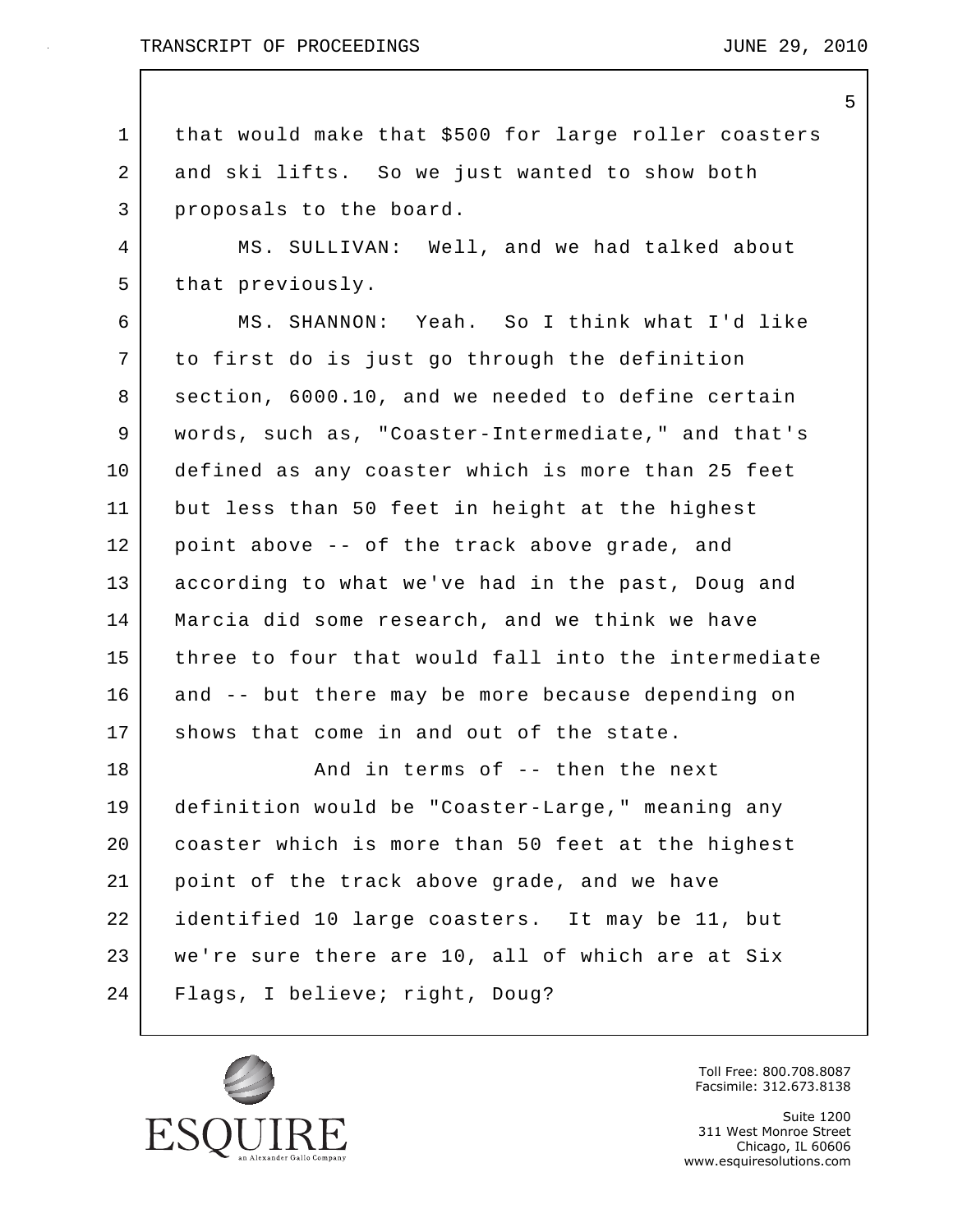$\mathbf{I}$ 

|                | 6                                                  |
|----------------|----------------------------------------------------|
| 1              | MR. RATHBUN: I'm sorry?                            |
| $\overline{a}$ | MS. SHANNON: All the large coasters are at         |
| 3              | Six Flags, all those --                            |
| 4              | MR. RATHBUN: The Wade shows had one. I             |
| 5              | wasn't exactly sure how tall it was. It was a      |
| 6              | Pinfari Zyklon, and it may have been above 50.     |
| 7              | MS. SHANNON: Yeah, I said 10, maybe 11,            |
| 8              | depending on whether that Wade show one falls into |
| 9              | the intermediate or large.                         |
| 10             | MS. SULLIVAN: I would guess it's above the         |
| 11             | $50.$                                              |
| 12             | MR. RATHBUN: I would say it's above 50.            |
| 13             | Catherine, Dan said -- according to Marcia, Dan    |
| 14             | said -- he has not called to cancel, he said he    |
| 15             | would be here. So Dan may still be on his way.     |
| 16             | Okay. Thanks.<br>MS. SHANNON:                      |
| 17             | MS. SULLIVAN: Well, with all the construction      |
| 18             | down 55, jeez.                                     |
| 19             | MR. URBIK: He may be driving around the            |
| 20             | parking lot trying to find a place to park.        |
| 21             | MS. SULLIVAN: Well, I parked illegally out         |
| 22             | there because there weren't any places to park.    |
| 23             | MR. URBIK: Not a single space.                     |
| 24             | MS. SULLIVAN: Does he know that the venue has      |
|                |                                                    |



Toll Free: 800.708.8087 Facsimile: 312.673.8138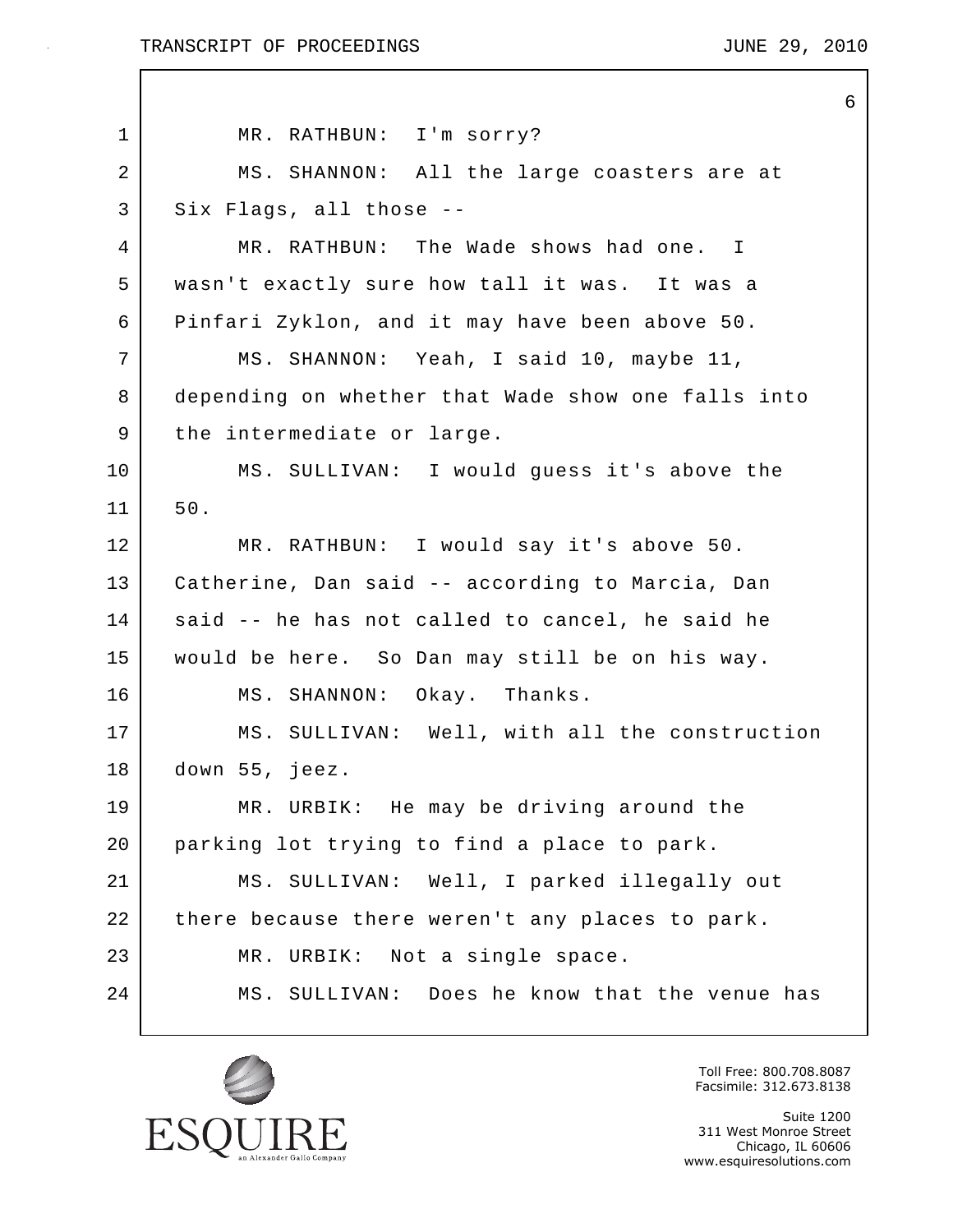$\mathbf I$ 

|                |                                                     | 7 |
|----------------|-----------------------------------------------------|---|
| $\mathbf{1}$   | changed?                                            |   |
| $\overline{2}$ | MS. SHANNON: I haven't talked to him.               |   |
| 3              | MS. SULLIVAN: Because he could even be over         |   |
| $\overline{4}$ | at the other building.                              |   |
| 5              | MS. GONZALEZ: I could go check to see if            |   |
| 6              | anybody --                                          |   |
| 7              | MS. SHANNON: Why don't you see if you could         |   |
| 8              | call him on his cell phone. Marcia probably has     |   |
| 9              | his number.                                         |   |
| 10             | MS. GONZALEZ: His number. Okay. Let me call         |   |
| 11             | Marcia.                                             |   |
| 12             | MS. SHANNON: So -- so that's Coaster-Large,         |   |
| 13             | and major rides. We had to amend that               |   |
| 14             | definition -- and that's on page three of           |   |
| 15             | 6000.10 -- so that it didn't include the            |   |
| 16             | intermediate -- or so that it didn't include the    |   |
| 17             | large coasters, because it used to be the large     |   |
| 18             | coasters were in major rides.                       |   |
| 19             | So now we've modified major rides so                |   |
| 20             | that it's amusement rides or amusement attractions  |   |
| 21             | that are designed for more than 75 pounds per       |   |
| 22             | passenger unit and includes any coaster which is 25 |   |
| 23             | feet or less in height at the highest point of the  |   |
| 24             | track above grade.                                  |   |
|                |                                                     |   |



Toll Free: 800.708.8087 Facsimile: 312.673.8138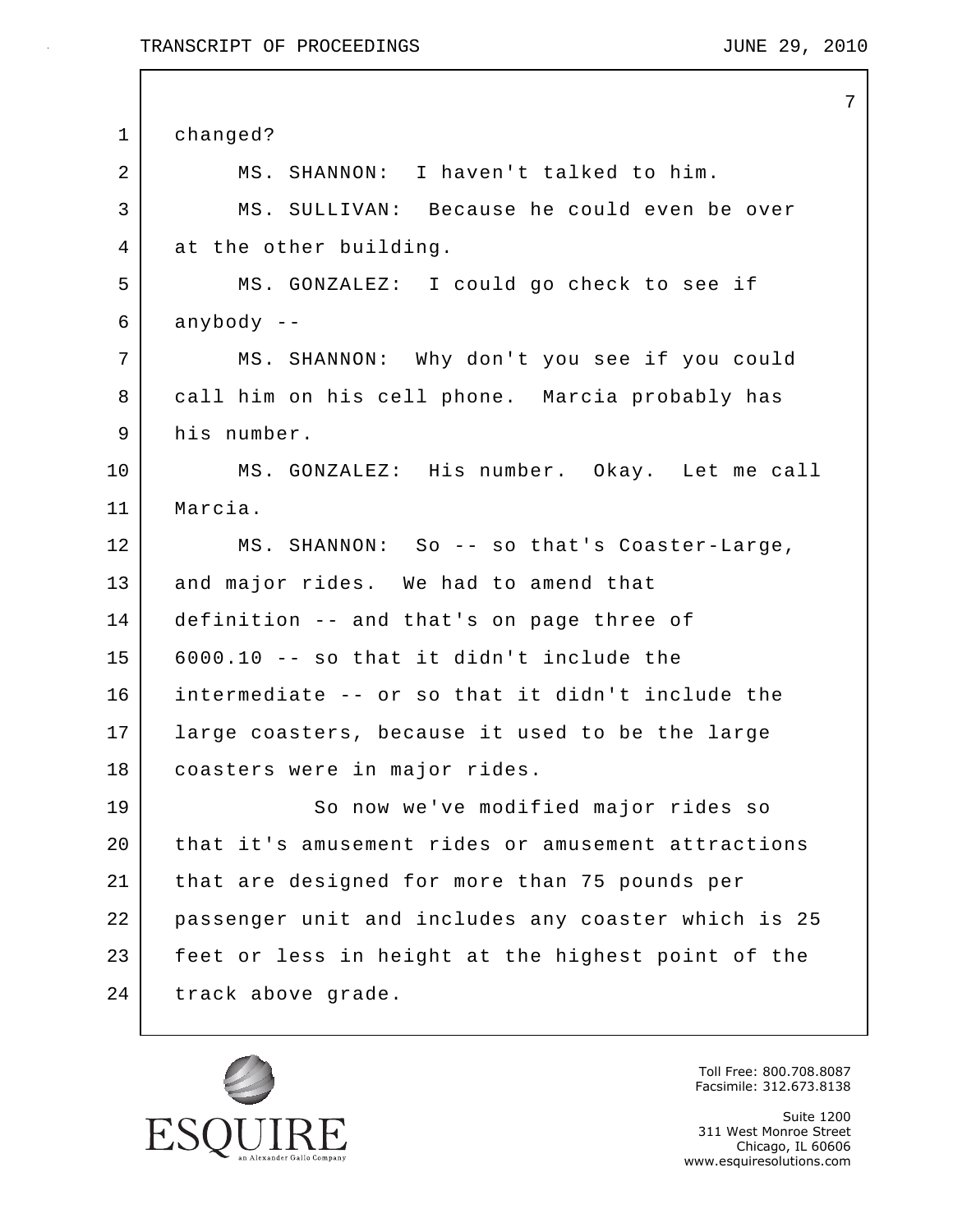8

| $\mathbf 1$    | MS. SULLIVAN: That's page three of four.           |
|----------------|----------------------------------------------------|
| $\overline{2}$ | MS. SHANNON: It's --                               |
| 3              | MR. DAME: Mr. Driskill will not be joining         |
| $\overline{4}$ | us. He has got issues with his show that he has    |
| 5              | got to be dealing with.                            |
| 6              | MS. SHANNON: Okay. No problem.                     |
| 7              | MR. DAME: I'll give him crap later.                |
| 8              | MS. SULLIVAN: I think some of these may need       |
| 9              | to be changed only because everything is either    |
| 10             | more than 25 feet and less than 50 or more than 50 |
| 11             | or less than 25. So this does not include a        |
| 12             | 25-foot high or a 55-foot high. It needs to be     |
| 13             | 25 feet or more and 50 feet or more or higher.     |
| 14             | MR. RATHBUN: Well, the major rides, Patty,         |
| 15             | says 25 feet or less. So it does include the 25.   |
| 16             | MS. SULLIVAN: Okay. I -- 25 feet or less.          |
| 17             | The 50 feet one then is the problem.               |
| 18             | MR. RATHBUN: The large should say 50 or more.      |
| 19             | MS. SULLIVAN: It just says, "More than 50."        |
| 20             | MR. URBIK: It just needs to be modified to 50      |
| 21             | more.<br>оr                                        |
| 22             | MS. SULLIVAN: Yeah.                                |
| 23             | MS. SHANNON: Fifty feet or more?                   |
| 24             | MS. SULLIVAN: Yeah.                                |
|                |                                                    |



Toll Free: 800.708.8087 Facsimile: 312.673.8138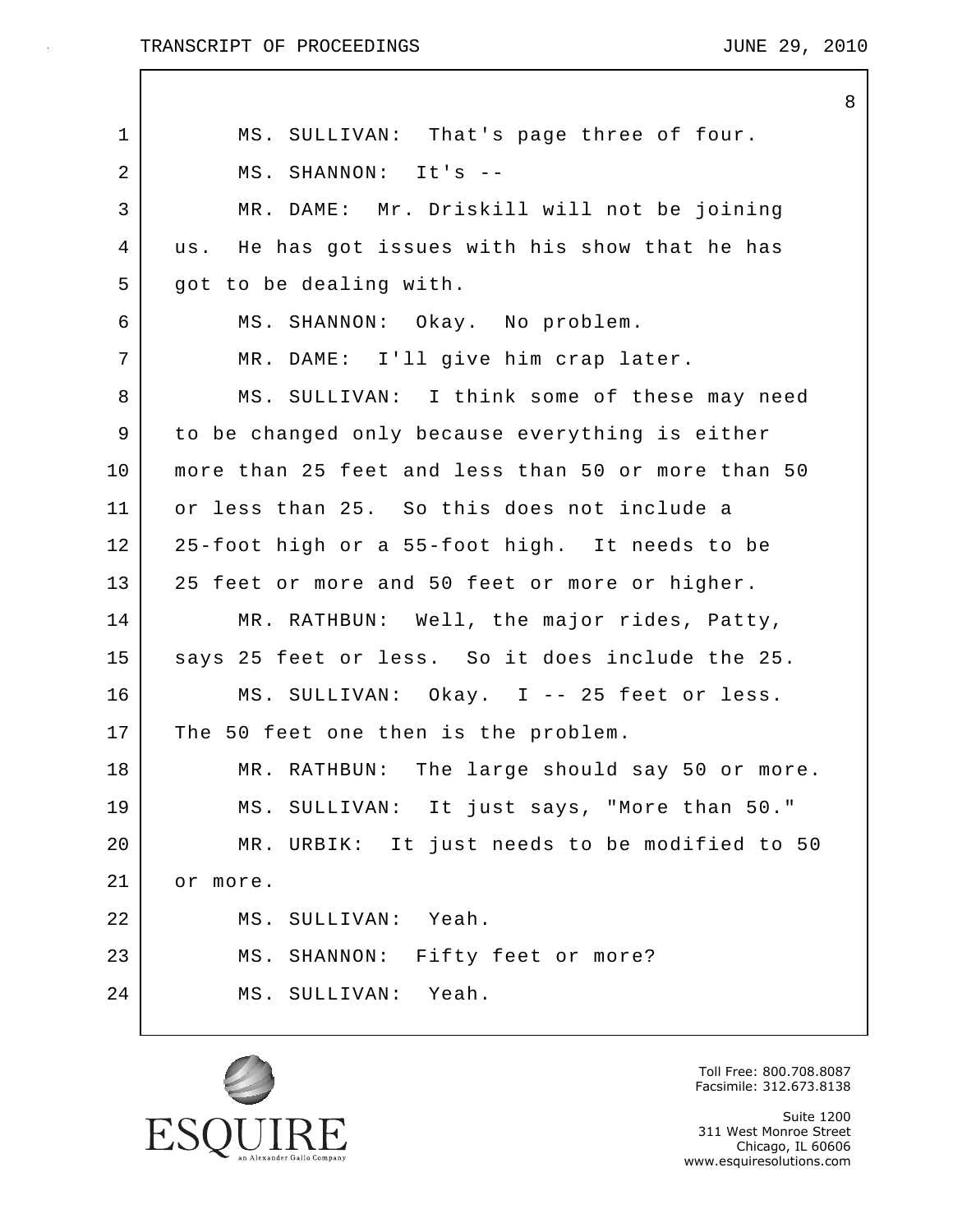$\mathbf I$ 

|             |                                                     | 9 |
|-------------|-----------------------------------------------------|---|
| $\mathbf 1$ | MS. SHANNON: So "Coaster-Large" means any           |   |
| 2           | coaster which is 50 feet or more at the highest     |   |
| 3           | point of the track above grade?                     |   |
| 4           | MS. SULLIVAN: Correct. That's the only thing        |   |
| 5           | I see that's $-$                                    |   |
| 6           | MS. SHANNON: And then "Coaster-Intermediate"        |   |
| 7           | would be any coaster which is more than 25 feet but |   |
| 8           | less than 50 feet. So equal to or more would be     |   |
| 9           | the large?                                          |   |
| $10 \,$     | MS. SULLIVAN: Right. And then 25 feet or            |   |
| 11          | less is a major ride. So we're all covered in       |   |
| 12          | that.                                               |   |
| 13          | MS. SHANNON: Okay. And then just for sake of        |   |
| 14          | ease, because the next -- if you -- right behind    |   |
| 15          | your section 6000.10 is a table because -- because  |   |
| 16          | we have our permits and our inspection fees         |   |
| 17          | separated, you have to go through and calculate     |   |
| 18          | them each time. So I asked Marcia to put together   |   |
| 19          | this sheet so it's easier to follow along with the  |   |
| 20          | various proposals.                                  |   |
| 21          | So the first proposal, as we discussed              |   |
| 22          | last board meeting, would make kiddie rides go up   |   |
| 23          | from their current level of \$35 to \$55, and major |   |
| 24          | rides would go from their current level of 85 to    |   |
|             |                                                     |   |



Toll Free: 800.708.8087 Facsimile: 312.673.8138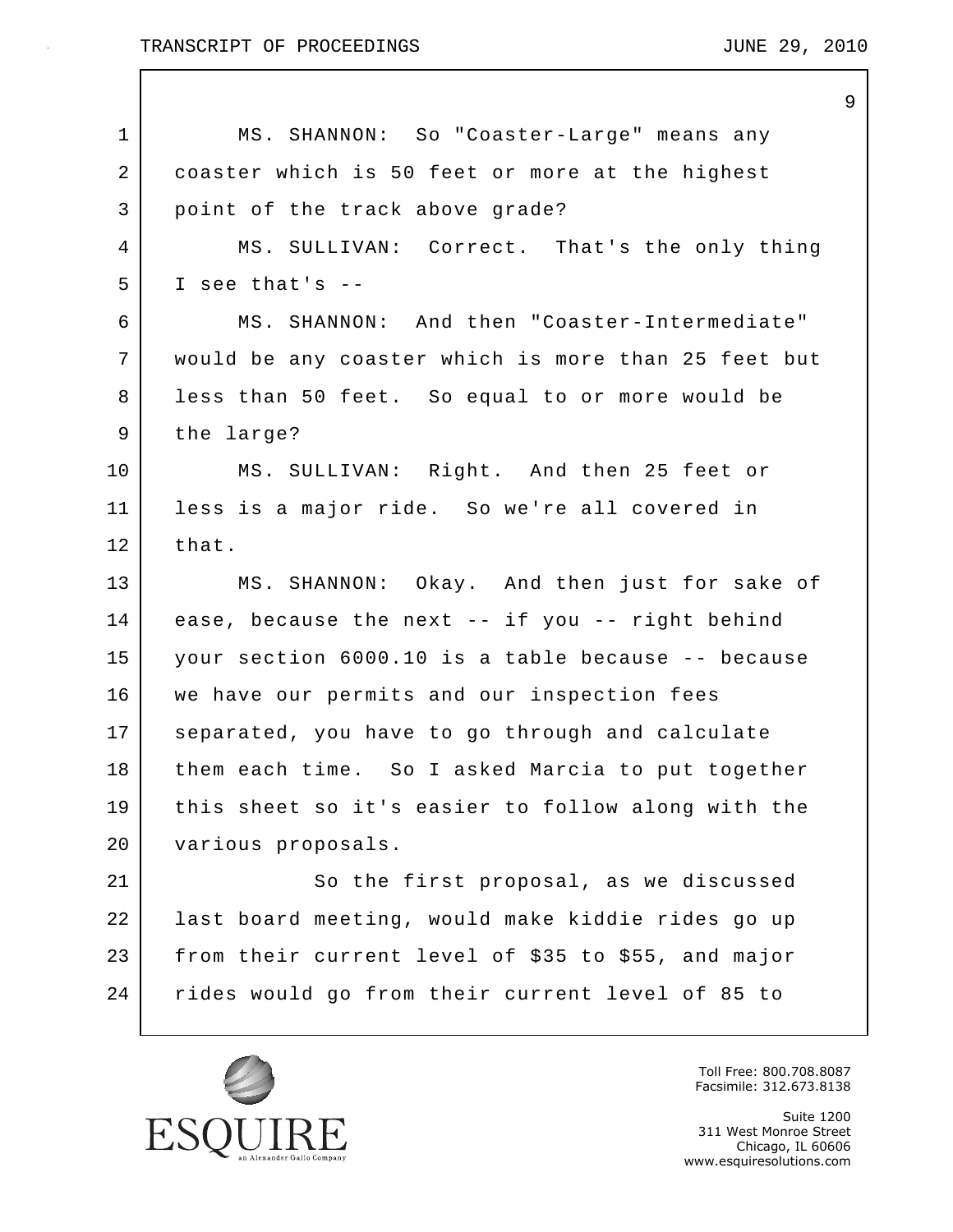|    | 10                                                    |
|----|-------------------------------------------------------|
| 1  | 130, amusement attractions are in the same category   |
| 2  | as major rides, 85 current, up to 130; ski lifts      |
| 3  | and aerial trams under the first proposal would go    |
| 4  | from \$85 to \$1,000; inflatables, like kiddie rides, |
| 5  | they're in the same category, would go from 35 to     |
| 6  | 55, rope tows would go from 85 to 130, because        |
| 7  | they're still in the major ride category or           |
| 8  | amusement attraction category; intermediate           |
| 9  | coasters would go from \$85 to 500, and as I said,    |
| 10 | we have three to four of those, and large coasters    |
| 11 | would go from 85 to \$1,000.                          |
| 12 | That is proposal one, which is the first              |
| 13 | set of rules, you know, where under nine coasters     |
| 14 | it says, 475, and you add that to the 25 for the      |
| 15 | permit fees and it's \$500.                           |
| 16 | The second version, which immediately                 |
| 17 | follows, everything would be the same, the only       |
| 18 | difference would be for ski lifts and aerial trams,   |
| 19 | they would go from 85 to 500, if -- for coasters      |
| 20 | intermediate they would go from 85 to 250 and for     |
| 21 | large coasters they would go from 85 to 500.<br>So    |
| 22 | those are the only three changes.                     |
| 23 | MR. URBIK: Nobody likes increases in fees.            |
| 24 | Has there been any significant discussion with the    |
|    |                                                       |



Toll Free: 800.708.8087 Facsimile: 312.673.8138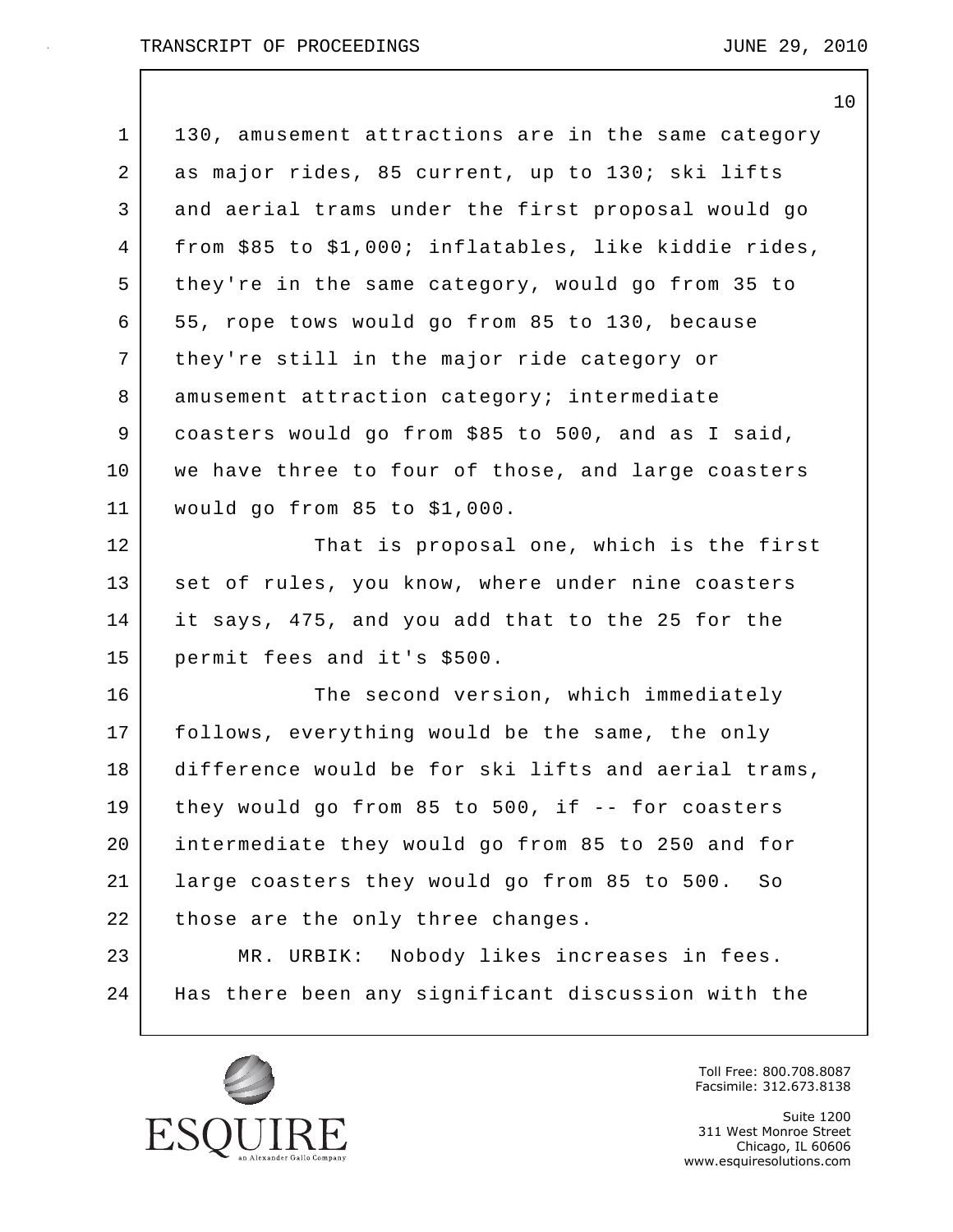#### TRANSCRIPT OF PROCEEDINGS TRANSCRIPT OF  $\overline{29}$ , 2010

1 people that were affected by the larger number 2 rather than the smaller number? In other words, 3 the 85 to 500 -- 4 MS. SHANNON: Did Margaret have any 5 discussions with Six Flags? 6 MR. RATHBUN: Margaret had told Six Flags. 7 They passed it up. I don't think there was any 8 Squawking. He never got back to her. Pretty much 9 as soon as this was passed -- and I even talked to 10 Chestnut Mountain and said, You might want to talk 11 to the other ski lift operators, we would post the 12 meeting. So they've all been well informed -- 13 MS. SHANNON: None of them are here so they  $14$  must  $-$ 15 MR. RATHBUN: I didn't get the impression it 16 was -- it's not a significant expense in the big 17 picture of life. Like in Galena, they've got a 18 huge resort and everything else that goes along 19 with it. This is not a big expense on the expense 20 report, you know. So -- and probably the same with 21 Six Flags, if I had to guess. I mean -- 22 MR. URBIK: Two meetings ago we had some 23 pretty significant discussion as to how long it 24 takes to inspect these things, and sometimes two



Toll Free: 800.708.8087 Facsimile: 312.673.8138

Suite 1200 311 West Monroe Street Chicago, IL 60606 www.esquiresolutions.com

11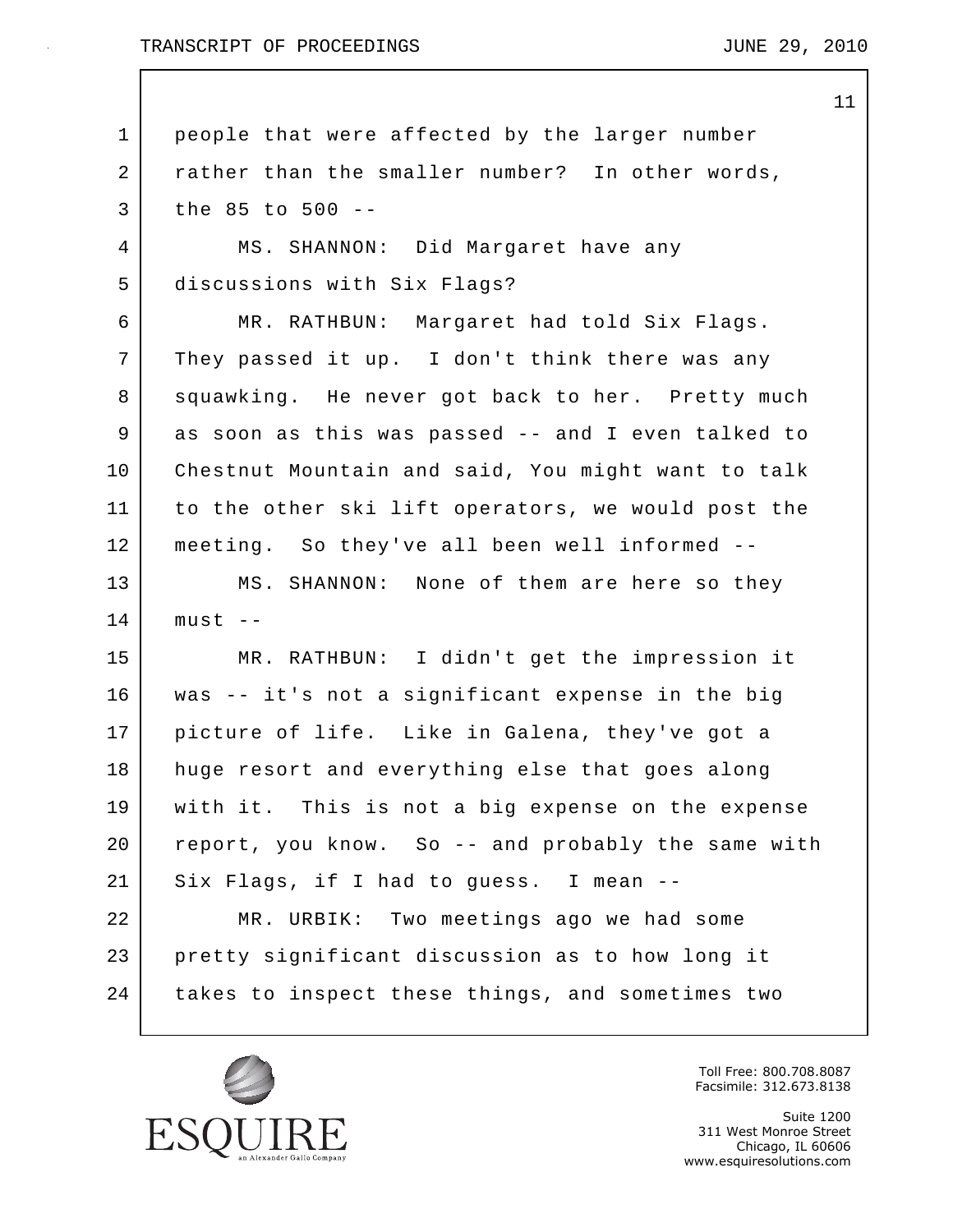#### TRANSCRIPT OF PROCEEDINGS TRANSCRIPT OF  $\overline{29}$ , 2010

12 1 and three days. For a thousand-dollar inspection 2 versus a \$500 inspection to cover an inspector for 3 a two- or three-day period of time doesn't seem to 4 be overly oppressive to go to the thousand. 5 Anybody else have any thoughts on that? 6 MR. WRIGHT: I agree with that, too. The only 7 | thing I was wondering, I think somebody else spoke 8 about it, if someone brings in a ride and is just 9 here for a day or so, I wouldn't want them to be 10 hit as hard as someone that's going to be here 11 permanently or for weeks at a time. 12 MS. SULLIVAN: Okay. I have a question to go 13 off of that, but how many times do we -- do we 14 inspect, say, a large coaster in a year? 15 MS. SHANNON: At Six Flags, which is primarily 16 where they are -- 17 MR. RATHBUN: It's generally once, maybe -- 18 | MS. SHANNON: But it's more than one day. 19 MR. RATHBUN: They spend -- Chuck and Margaret 20 both spend -- Margaret is closer to two months, 21 Chuck a month. So three man months, if you want to 22 put it that way, at Six Flags solid just to get 23 them open. 24 MS. SHANNON: That's for every ride.



Toll Free: 800.708.8087 Facsimile: 312.673.8138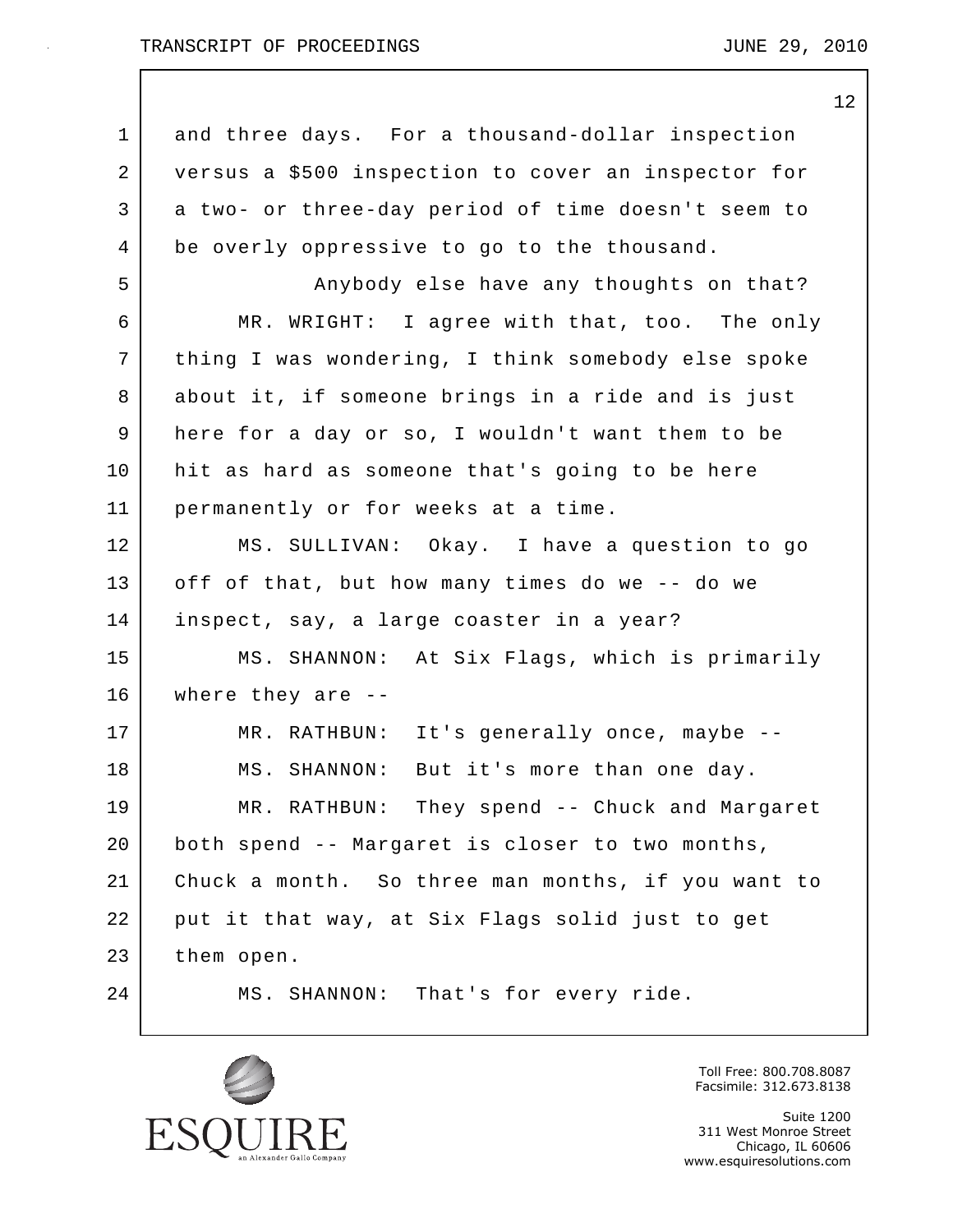|             | 13                                                  |
|-------------|-----------------------------------------------------|
| $\mathbf 1$ | MR. RATHBUN: That's not just restricted to          |
| 2           | coasters, but -- and keep in mind, Margaret is      |
| 3           | still going back to Six Flags, because when they    |
| 4           | initially fire up everything, they may get one      |
| 5           | train on the track to get that ride open, and then  |
| 6           | she'll go back and do the next train later.         |
| 7           | MS. SULLIVAN: When they get done refurbing          |
| 8           | it, yeah.                                           |
| 9           | MR. RATHBUN: Right. Exactly. And so she's           |
| 10          | still going back --                                 |
| 11          | MS. SHANNON: She probably goes there once a         |
| 12          | week, doesn't she?                                  |
| 13          | MR. RATHBUN: -- this Friday. Yeah --                |
| 14          | MS. SHANNON: I've seen her travel expenses,         |
| 15          | SO                                                  |
| 16          | MS. SULLIVAN: Well, my feeling would be that        |
| 17          | since they still have to do the complete inspection |
| 18          | and they still have to pay the fee, that they       |
| 19          | should still pay the same as a permanent one.       |
| 20          | MS. SHANNON: Oh, this is in response to             |
| 21          | James?                                              |
| 22          | MS. SULLIVAN: In response to James, because         |
| 23          | we're putting -- we're putting the same amount of   |
| 24          | the -- the department work in on it, and if it's    |
|             |                                                     |



Toll Free: 800.708.8087 Facsimile: 312.673.8138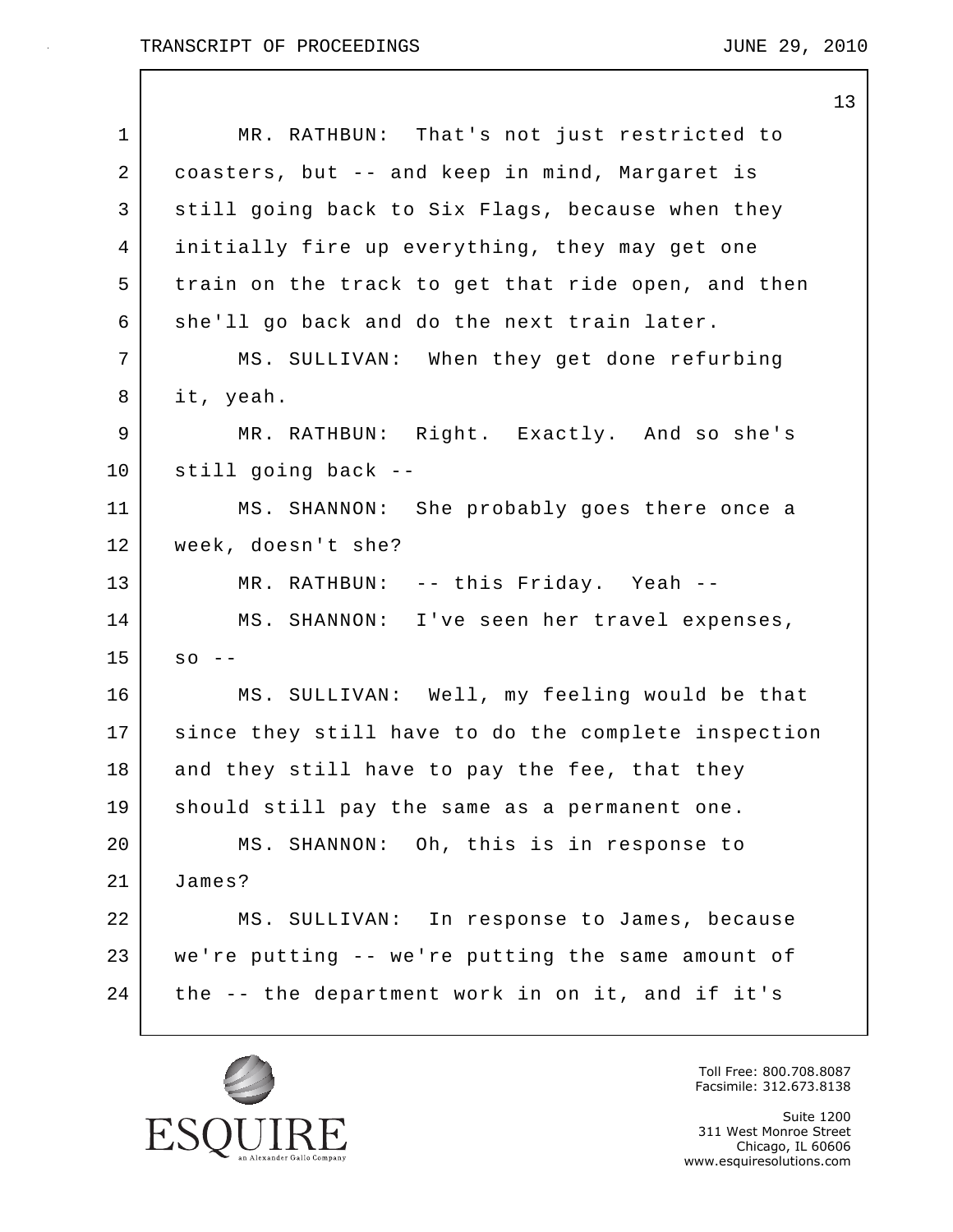14 1 worth it for them to come -- and I -- I'll tell you 2 very honestly, I don't see any coasters coming in 3 for just one day. 4 MR. URBIK: It's an awful lot of work to set 5 up -- 6 MS. SULLIVAN: They're not going to spend four 7 or five days setting up a ride for one day and then 8 four or five days taking it down, unless that one 9 day is so spectacular that it, you know, blows it 10 away. 11 MS. SHANNON: So usually it would be like a  $12$  10-day show or  $-$ 13 MS. SULLIVAN: Yeah. 14 MR. RATHBUN: The closest example would be 15 like the Heart of Illinois Fair, which Wade Show 16 brought in their Zyklon, and that's, as you said, a 17 very well attended fair that lasts, what, a week, 18 | maybe. I don't know for sure. 19 MS. SULLIVAN: A week to 10 days, I think, 20 yeah. Or at least a week. So they have time to 21 recoup that on it. And our inspectors still have 22 to spend that time on it, and our whole idea of 23 being willing to raise fees was to pay for that 24 extra inspector that we lost, and so we -- you



Toll Free: 800.708.8087 Facsimile: 312.673.8138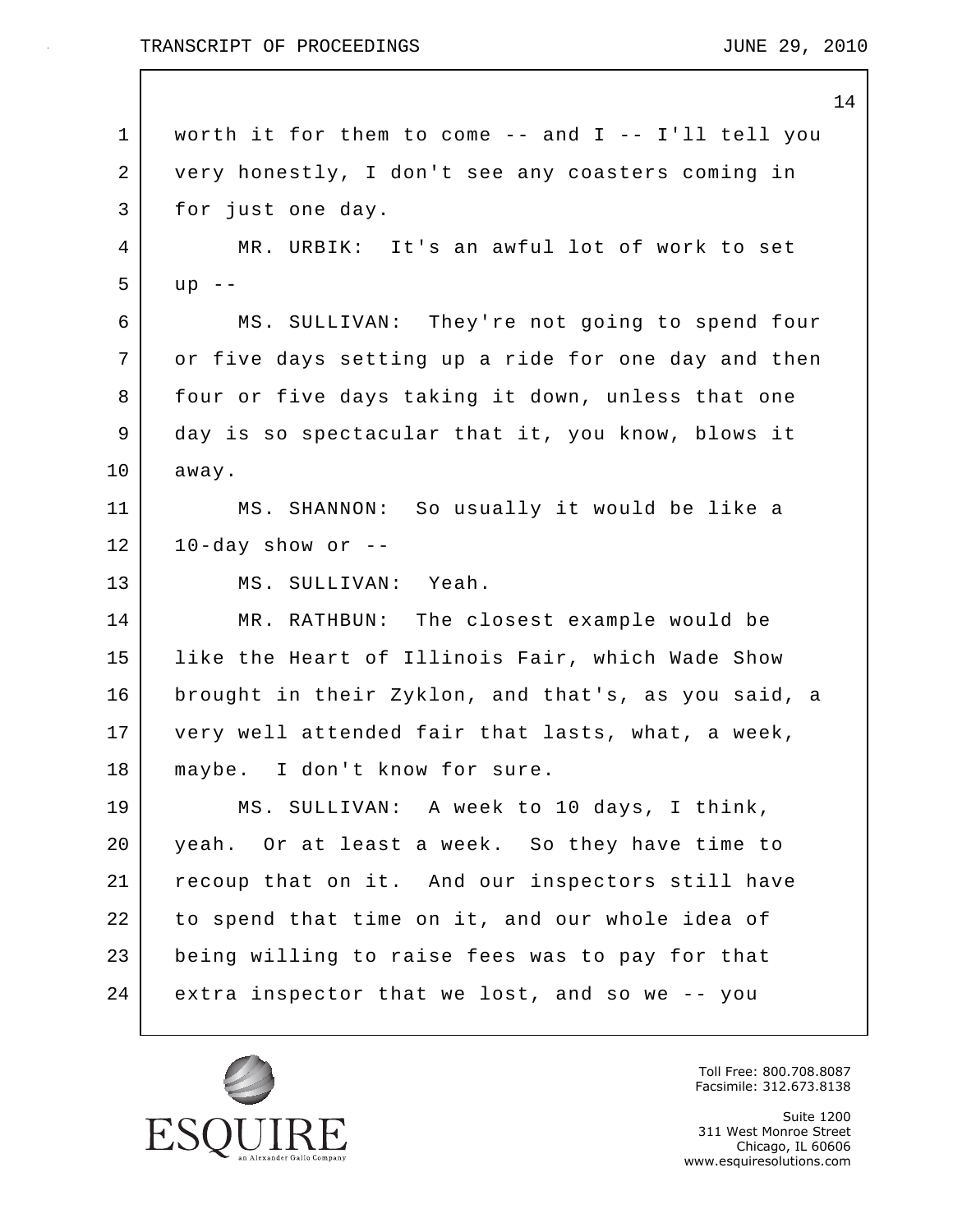|    | 15                                                   |
|----|------------------------------------------------------|
| 1  | know, I guess I felt like we look at it as if, you   |
| 2  | know, how do we fund getting another person back,    |
| 3  | and so it should -- it should be tied to the amount  |
| 4  | of time we spend doing what we could do.             |
| 5  | MS. SHANNON: One thing I want to point out,          |
| 6  | just so you know, the difference in revenue between  |
| 7  | the two, if we went to $1,000$ versus 500 is \$9,000 |
| 8  | total. So either way it's --                         |
| 9  | MS. SULLIVAN: Yeah, but if it's \$9,000 of my        |
| 10 | $pay$ --                                             |
| 11 | MS. SHANNON: I just thought you'd want to            |
| 12 | know that before you voted.                          |
| 13 | MR. SPARKS: Well, even as this group we have         |
| 14 | the latitude to -- we can't go and say we're going   |
| 15 | to just charge X amount of money for a one day       |
| 16 | setup. I mean, it's already set, scheduled. If       |
| 17 | they've got to get a permit for Illinois, it's for   |
| 18 | Illinois.                                            |
| 19 | MS. SHANNON: Yes, exactly. Even if they're           |
| 20 | only here for --                                     |
| 21 | MR. SPARKS: That's a moot point, I think.            |
| 22 | MS. SHANNON: And that's true of every --             |
| 23 | whether it's a kiddie ride or a major ride or        |
| 24 | attraction.                                          |



Toll Free: 800.708.8087 Facsimile: 312.673.8138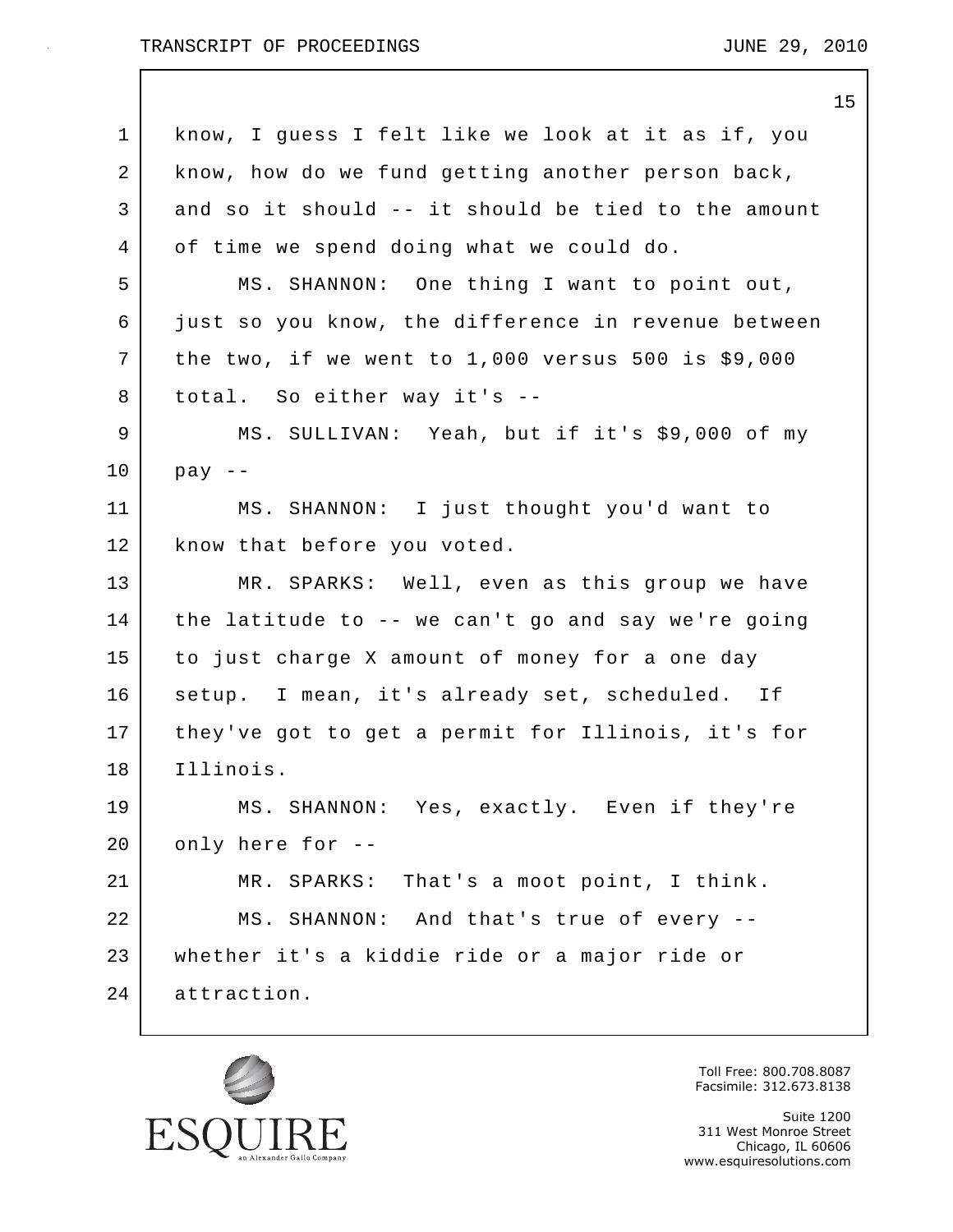|              | 16                                                  |
|--------------|-----------------------------------------------------|
| $\mathbf{1}$ | MS. SULLIVAN: That's -- that's why we set           |
| 2            | them at, you know, higher and -- now, I am          |
| 3            | interested in that -- the -- the interdepartment -- |
| 4            | or intradepartment thought that lower fees would be |
| 5            | better.                                             |
| 6            | MS. SHANNON: Well, just given -- I mean, it's       |
| 7            | just such a dramatic jump for --                    |
| 8            | MR. URBIK: From a percentage standpoint.            |
| 9            | MS. SHANNON: From a percentage standpoint,          |
| 10           | you know, to go from 85 to a thousand. I think      |
| 11           | that just gave some of our inspectors pause,        |
| 12           | especially those that have to inform them and face  |
| 13           | them directly.                                      |
| 14           | MR. URBIK: That's why I asked if there was          |
| 15           | any significant opposition to it by the people that |
| 16           | are affected by it --                               |
| 17           | MS. SULLIVAN: Apparently not.                       |
| 18           | MR. URBIK: -- and apparently not.                   |
| 19           | MS. SHANNON: No, I mean, they didn't                |
| 20           | $really$ --                                         |
| 21           | MR. WRIGHT: Well, someone from Great America        |
| 22           | and Six Flags, that would probably be like nothing. |
| 23           | MS. SULLIVAN: Yeah, and they're the ones that       |
| 24           | have all the big coasters.                          |
|              |                                                     |



Toll Free: 800.708.8087 Facsimile: 312.673.8138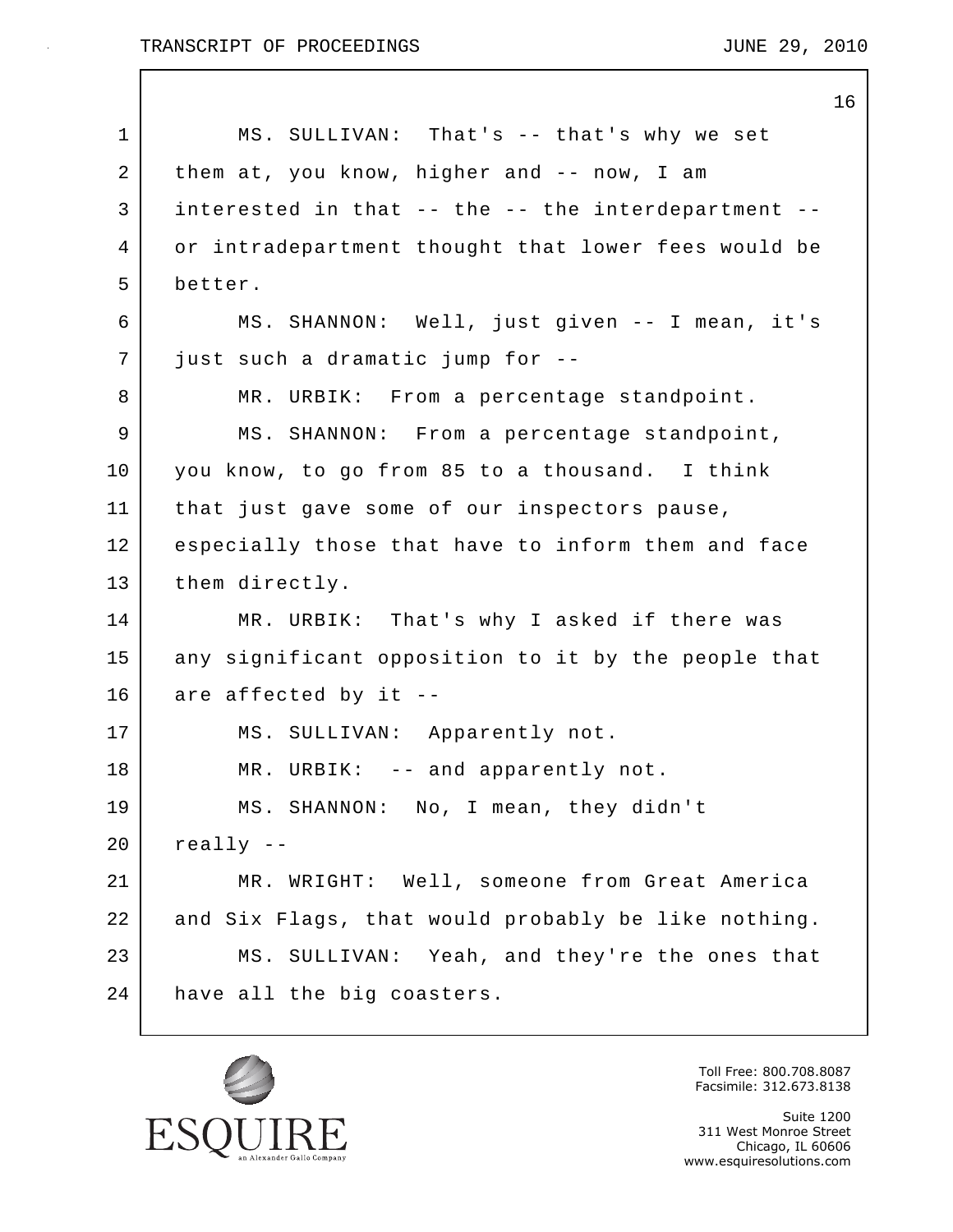$\mathbf{I}$ 

|                | 17                                                  |
|----------------|-----------------------------------------------------|
| $\mathbf 1$    | MR. WRIGHT: Right.                                  |
| $\overline{a}$ | MS. SHANNON: It would be \$10,000, you know,        |
| 3              | which currently they're paying a thousand for 10    |
| 4              | coasters, so -- less than, so --                    |
| 5              | MS. SULLIVAN: But our people are spending           |
| 6              | that time there.                                    |
| 7              | MS. SHANNON: Oh, yeah, I'm not arguing that.        |
| 8              | $I'm$ just $-$                                      |
| 9              | MS. SULLIVAN: And that's what I keep going          |
| 10             | back to is if we're truly interested in funding     |
| 11             | that person, then let's fund the time it's going to |
| 12             | take to get all this done, and, you know, that      |
| 13             | 9,000 is still -- if you're looking at hiring       |
| 14             | somebody and paying their benefits, which is what   |
| 15             | we would have to do, \$9,000 is still significant.  |
| 16             | MR. URBIK: And I'd hate to have to come back        |
| 17             | next year and say, We really need to go to the      |
| 18             | thousand-dollar level after a huge increase.        |
| 19             | MS. SHANNON: Well, yeah. Yeah, we just              |
| 20             | thought we would present it. So, you know,          |
| 21             | whatever the $-$ -                                  |
| 22             | MR. URBIK: I make a motion to accept Proposal       |
| 23             | $1$ .                                               |
| 24             | MR. WRIGHT: Second it.                              |
|                |                                                     |



Toll Free: 800.708.8087 Facsimile: 312.673.8138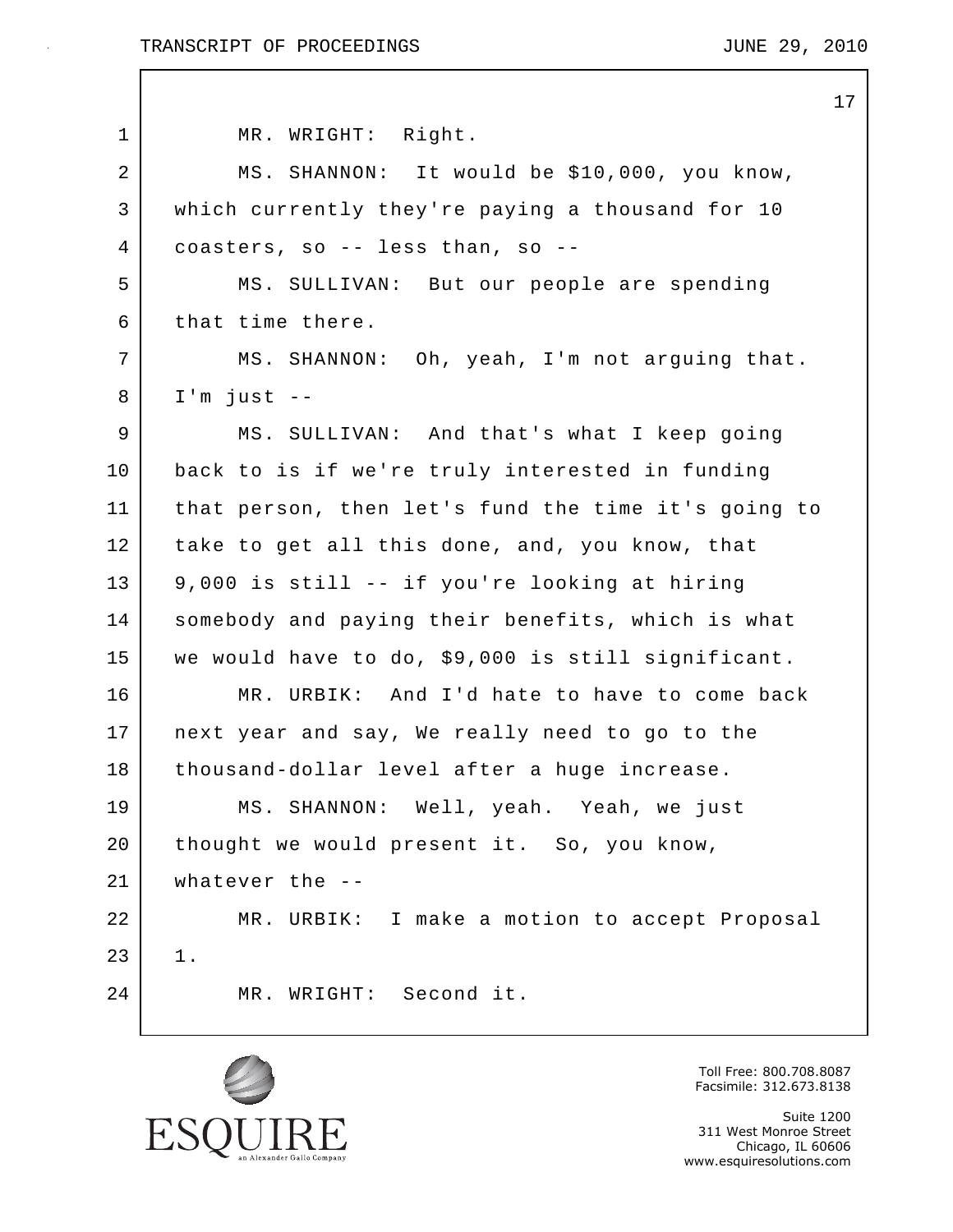|             | 18                                            |
|-------------|-----------------------------------------------|
| $\mathbf 1$ | MS. SHANNON: Is there any further discussion? |
| 2           | MS. SULLIVAN: Question: Are we also           |
| 3           | including the changes in the definitions --   |
| 4           | MR. URBIK: I think those should be separate   |
| 5           | motions, shouldn't they?                      |
| 6           | MS. SHANNON: Yeah, we could do it separately. |
| 7           | MR. URBIK: We should probably do that one     |
| 8           | first then.                                   |
| 9           | MS. SULLIVAN: Yeah, that's kind of why I      |
| 10          | was -- I'll tell you what, I'll --            |
| 11          | MR. URBIK: I'll withdraw my motion. Go        |
| 12          | ahead.                                        |
| 13          | MS. SULLIVAN: Okay. I'll move that we accept  |
| 14          | the definitions as amended.                   |
| 15          | MS. SHANNON: For 6000.10.                     |
| 16          | MR. URBIK: Second.                            |
| 17          | MS. SHANNON: Does anyone need me to clarify   |
| 18          | what that change is or does everyone get it?  |
| 19          | (No response.)                                |
| 20          | MS. SHANNON: Any discussion?                  |
| 21          | MR. SPARKS: I thought you got one down there. |
| 22          | I'll second it if nobody did.                 |
| 23          | MS. SHANNON: Oh, we had a second, just any    |
| 24          | further discussion?                           |
|             |                                               |



Toll Free: 800.708.8087 Facsimile: 312.673.8138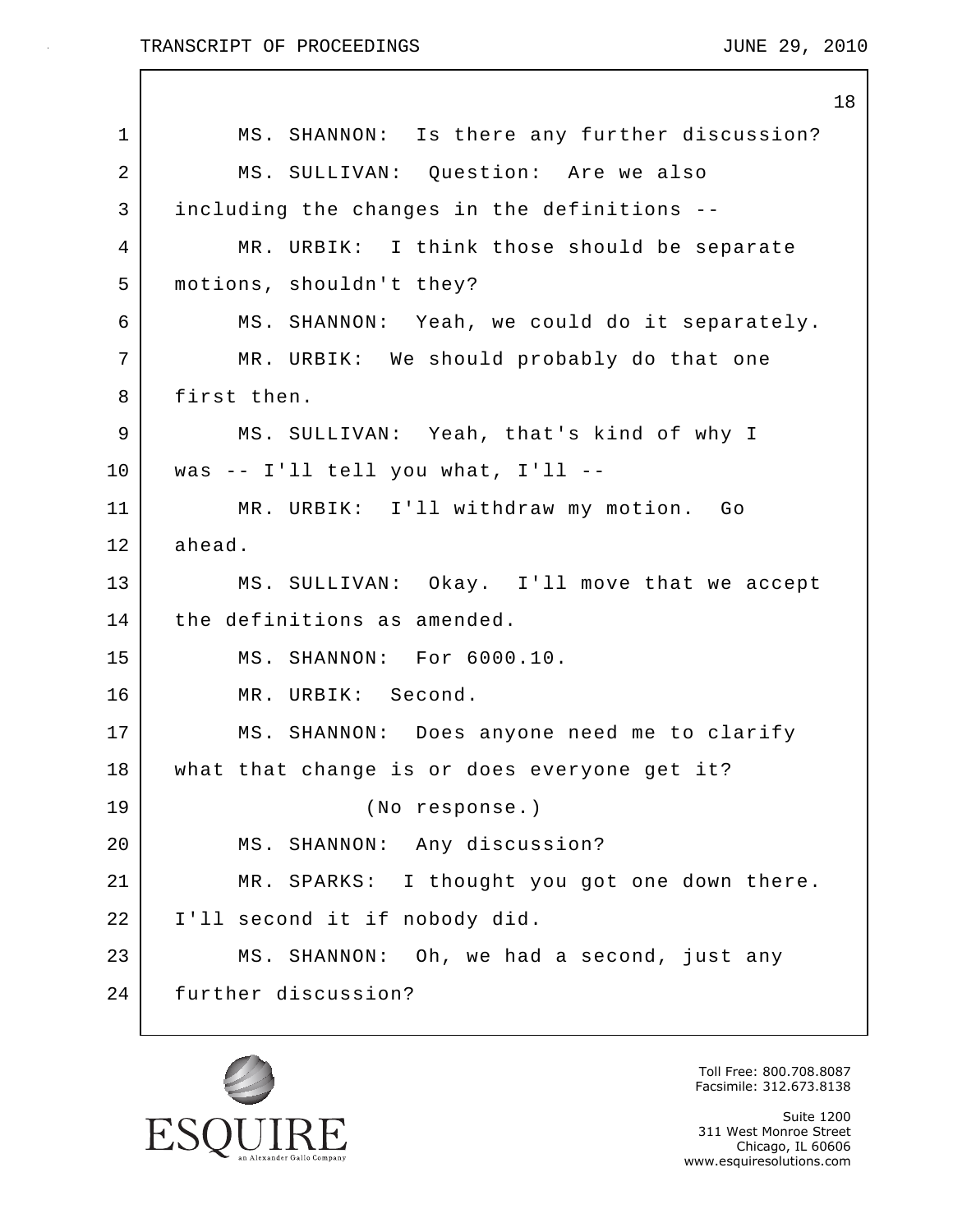19 1 | MR. SPARKS: Oh, discussion. I thought you 2 said second. 3 MS. SHANNON: Seeing none, all those in favor 4 say aye. 5 (Chorus of ayes.) 6 MS. SHANNON: All those opposed. 7 (No response.) 8 | MS. SHANNON: The ayes have it. So the 9 definitions as amended are approved. And the next 10 would be Section 6000.50. 11 MR. URBIK: Again, a motion to accept Proposal  $12$  |  $1$ . 13 MS. SHANNON: Which Proposal 1, to clarify, 14 would be the increasing the ski lifts, aerial trams 15 and large coasters from \$85 to 1,000, and the 16 intermediate coasters from \$85 to \$500. 17 | MR. URBIK: Correct. 18 MS. SHANNON: Is there a --19 MS. SULLIVAN: I'll second it. 20 MS. SHANNON: Is there any discussion? 21 (No response.) 22 MS. SHANNON: Okay. Seeing none, all those in 23 favor say aye. 24 (Chorus of ayes.)



Toll Free: 800.708.8087 Facsimile: 312.673.8138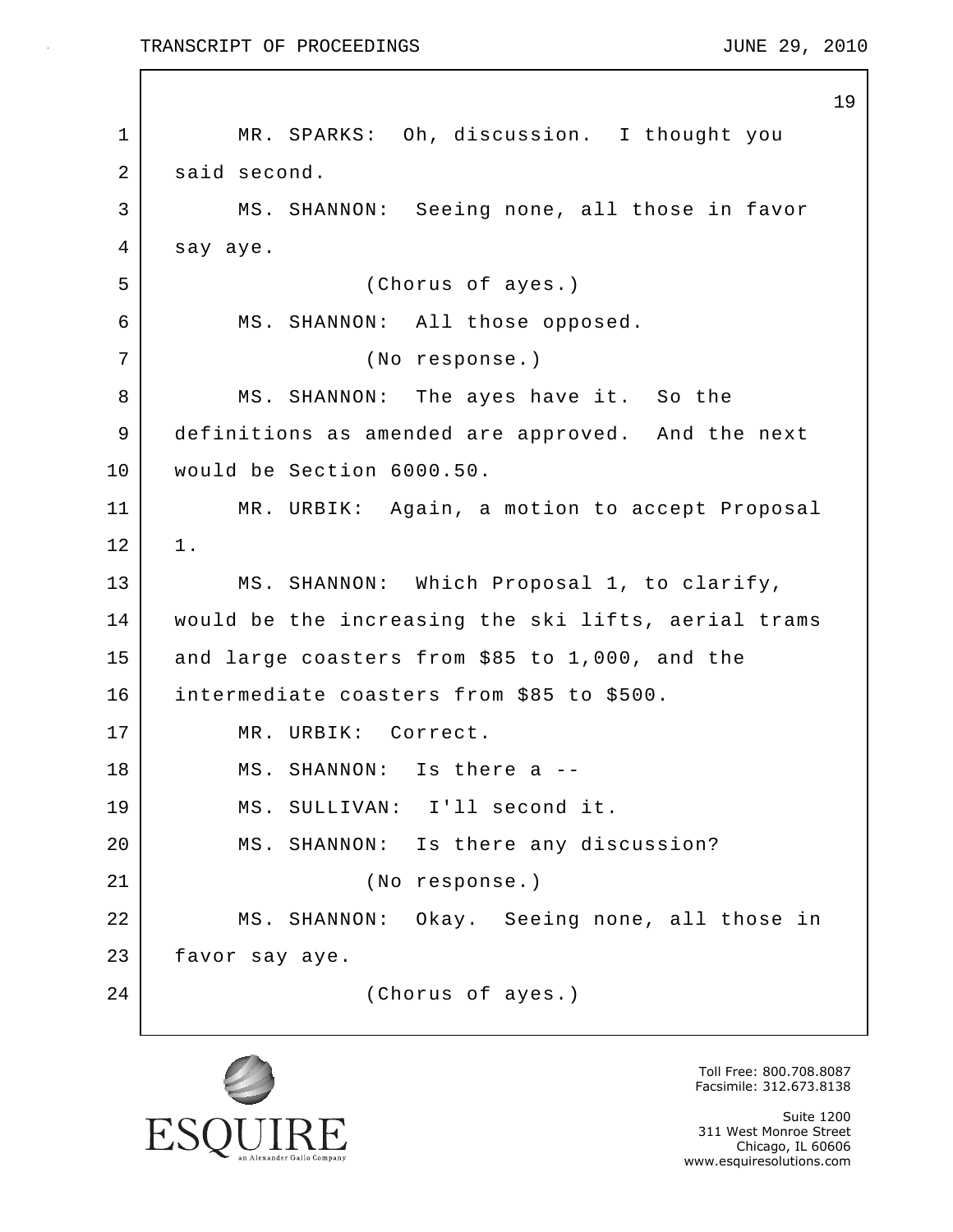$\mathbf{I}$ 

|                | 20                                                  |
|----------------|-----------------------------------------------------|
| 1              | MS. SHANNON: Opposed say nay.                       |
| $\overline{a}$ | (No response.)                                      |
| 3              | MS. SHANNON: The ayes have it, and Proposal 1       |
| 4              | is accepted.                                        |
| 5              | MR. HAGGERTY: Pardon me, but it would also          |
| 6              | include increasing the rope tows, everything listed |
| 7              | in 6000.50, correct?                                |
| 8              | MS. SHANNON: It would include everything. I         |
| 9              | was just pointing out the difference.               |
| 10             | MR. HAGGERTY: Between Proposal 1 --                 |
| 11             | MS. SHANNON: Proposal 1 and Proposal 2,             |
| 12             | correct.                                            |
| 13             | MS. SULLIVAN: So do we need to do -- that's         |
| 14             | everything.                                         |
| 15             | MS. SHANNON: I think that's all we needed to        |
| 16             | act on. I did want to let the board know that,      |
| 17             | pursuant to our statute, we actually have to have a |
| 18             | public hearing before we can present the rules to   |
| 19             | the Joint Committee on Administrative Rules, and so |
| 20             | we have tentatively scheduled that for August 10th  |
| 21             | in Springfield, which is actually during -- I think |
| 22             | it's during the state fair.                         |
| 23             | MR. DAME: Two days prior -- three days prior.       |
| 24             | MS. SHANNON: Oh, is it -- oh. I'm thinking          |
|                |                                                     |



Toll Free: 800.708.8087 Facsimile: 312.673.8138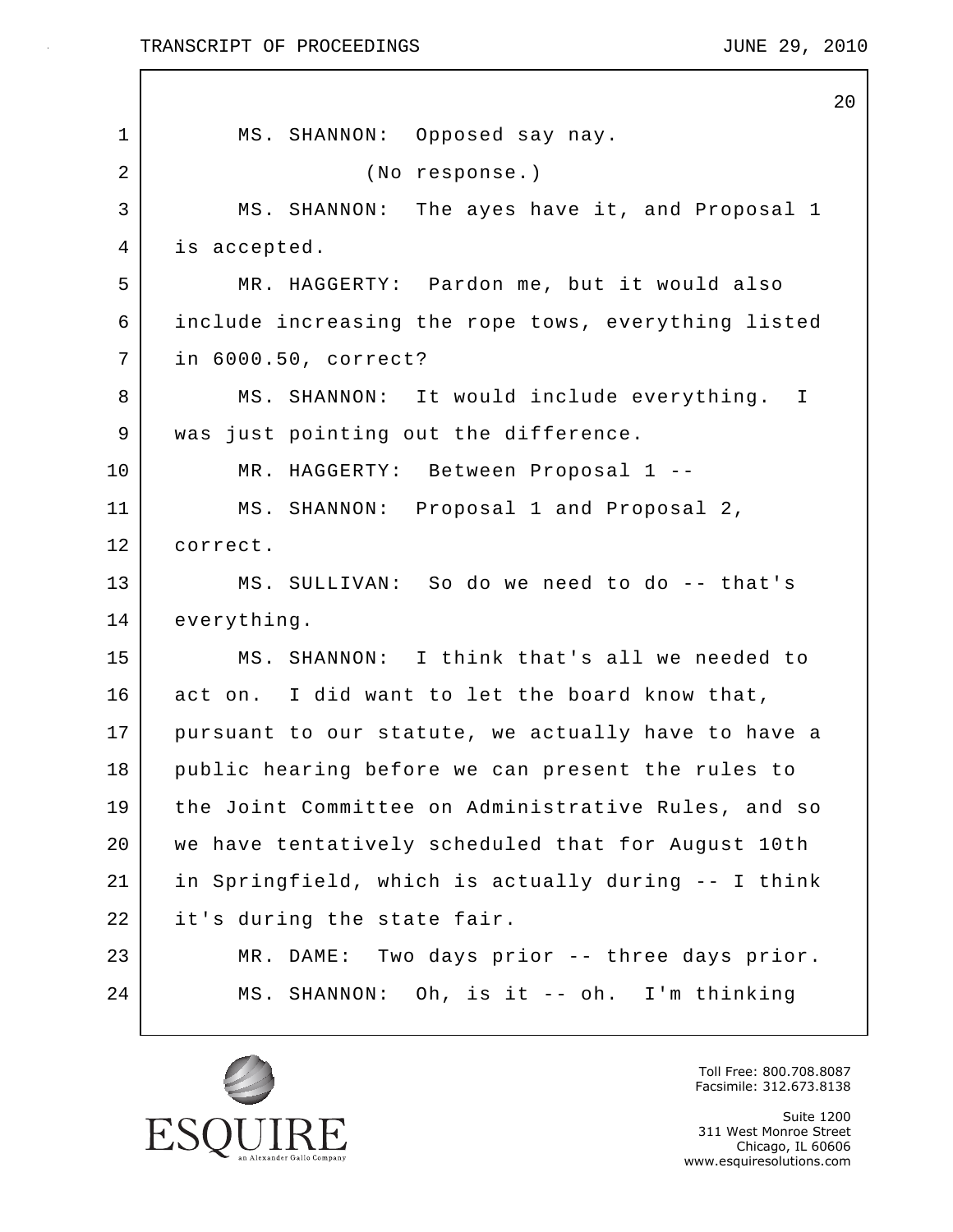21

1 of the Labor Advisory Board. Yeah. It's two days 2 prior to the state fair, and we will be -- we will 3 put the proposed rule changes on our web site. We 4 have to publish them in the newspaper 30 days 5 before the meeting. So, you know, we'll get all of 6 that done promptly, and we would have the meeting 7 on August 10th. 8 Now, it's a department hearing, so every 9 board member does not need to come, but if there 10 are any modifications that we wanted to make to the 11 rule, you know, based upon discussion or the 12 comments we receive at the public hearing, you 13 know, then it would make it easier to do it if the 14 board members could make it. 15 And I know in the past we've -- you 16 know, board members have generally tried to come. 17 So we will certainly let everybody know. It's not 18 | a mandatory meeting, but if you're around and can 19 make it, it might make it easier if we have to make 20 any modifications based on feedback. I mean, who 21 knows, maybe Great -- or Six Flags will come out 22 and say, This will push us out of business. I 23 don't know. But that's the public hearing, so --

24 MR. URBIK: Well, wouldn't you have to post



Toll Free: 800.708.8087 Facsimile: 312.673.8138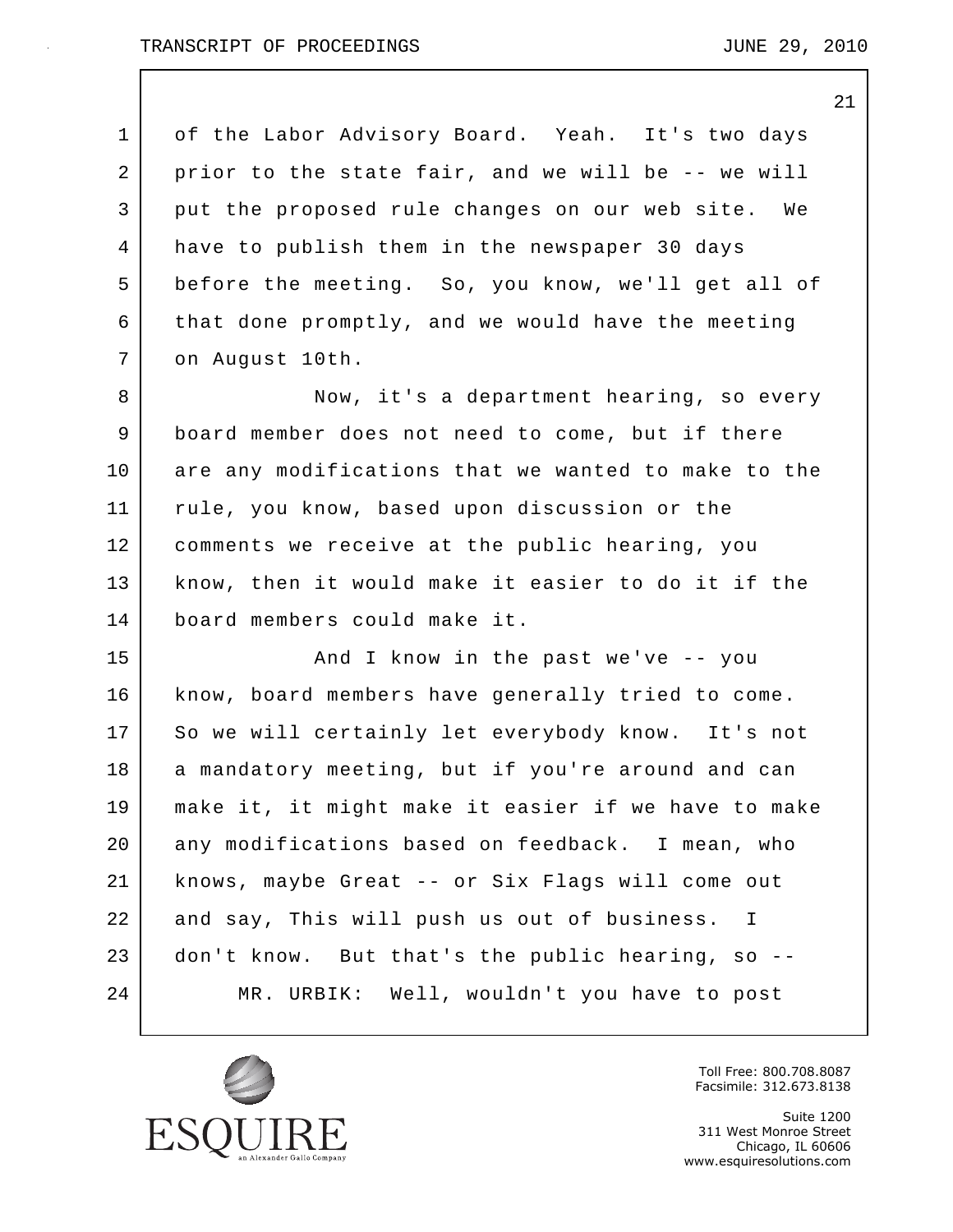22

1 for a meeting if we're going to have a meeting to 2 make rule changes? 3 MS. SHANNON: Yeah, it would really delay us 4 so we would have to actually -- we'd have to do 5 it -- you know, the goal here would be to try to 6 get our rules filed with JCAR so that JCAR could 7 approve them in time for us to get our applications 8 out, which we generally try to do it in October. 9 This year we're looking at maybe doing 10 it in November, like first of November, because we 11 will let everybody know when we send them their 12 application what the fees are, and we'd like to 13 know what -- have that all finalized. And this is 14 an ambitious schedule for JCAR. We're keeping our 15 | fingers crossed we can get it all done. 16 MS. SULLIVAN: Although it's not too much, 17 | though. 18 MS. SHANNON: It's not much. 19 MS. SULLIVAN: And it's not like -- 20 MS. SHANNON: There's only two sections being 21 changed so hopefully we can get that done. But 22 good point, we can't do that anyway. So the board 23 members don't need to attend, but you're more than 24 welcome and we'll let you know. It will be in our



Toll Free: 800.708.8087 Facsimile: 312.673.8138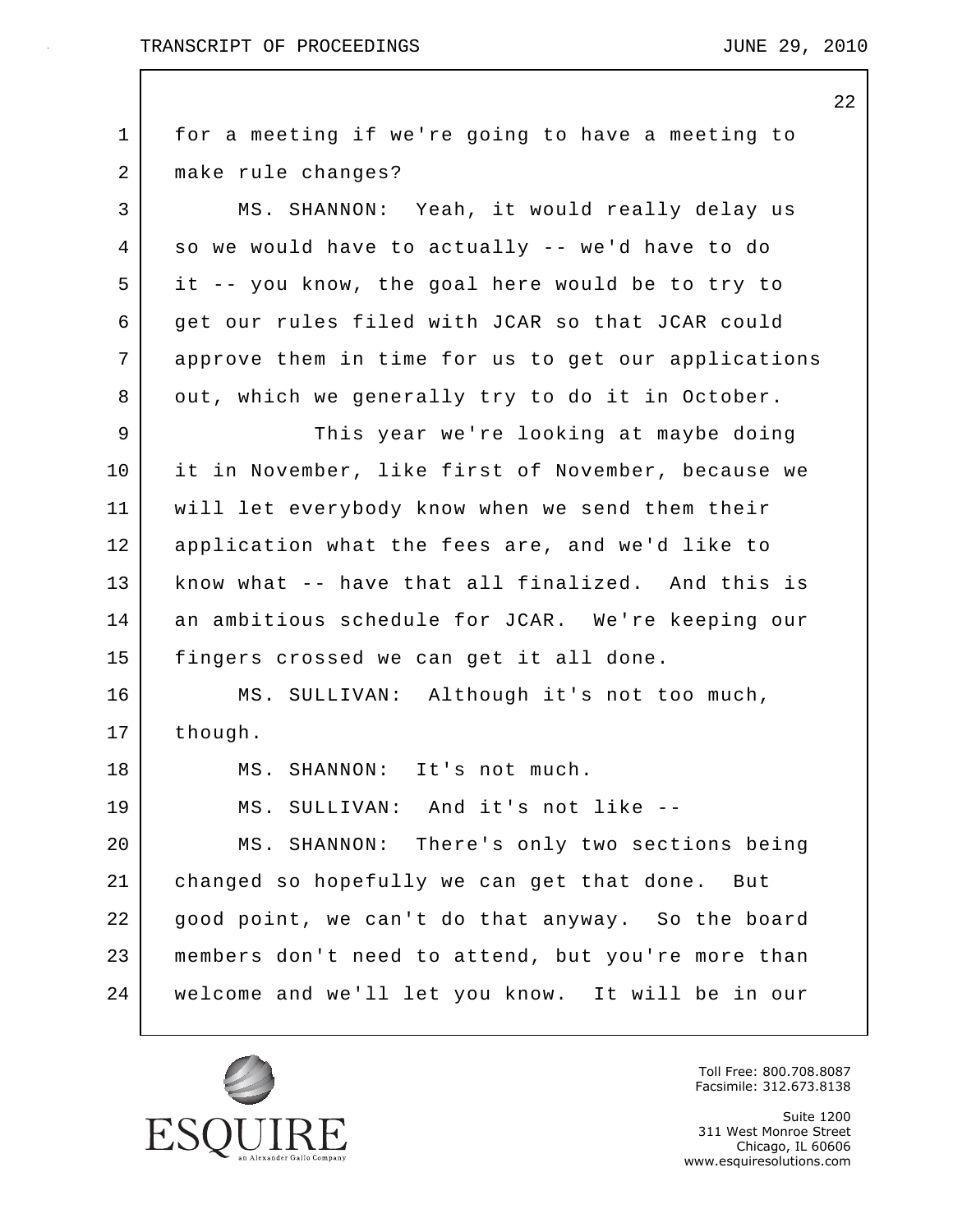|    |                                                    | 23 |
|----|----------------------------------------------------|----|
| 1  | building, like we had the last meeting, eighth     |    |
| 2  | floor of the Meyers Building in Springfield.       |    |
| 3  | MS. SULLIVAN: And if we could -- if we're          |    |
| 4  | there and could attend in case there are questions |    |
| 5  | from the public, if we were there to support       |    |
| 6  | Catherine in why we were doing this, I think it    |    |
| 7  | would be good.                                     |    |
| 8  | MS. SHANNON: That would be appreciated, yeah.      |    |
| 9  | So that is the only other item. Is                 |    |
| 10 | there any other business that anyone --            |    |
| 11 | MR. URBIK: Did we schedule a meeting for the       |    |
| 12 | next board meeting?                                |    |
| 13 | MS. SHANNON: The next meeting is in January.       |    |
| 14 | It's January 13th and 14th. I think Marcia may     |    |
| 15 | have sent something out.                           |    |
| 16 | MS. SULLIVAN: Yeah, I think she did.               |    |
| 17 | MS. SHANNON: It's January 13th and 14th,           |    |
| 18 | 2011. It's during the --                           |    |
| 19 | MR. RATHBUN: Fair convention.                      |    |
| 20 | MS. SHANNON: -- state fair convention, and         |    |
| 21 | it's usually at the Crowne Plaza. It's Thursday    |    |
| 22 | and Friday. We have the public meeting Thursday    |    |
| 23 | night and then the board meeting Friday morning.   |    |
| 24 | MS. SULLIVAN: Hey, I have a question. Just,        |    |
|    |                                                    |    |



Toll Free: 800.708.8087 Facsimile: 312.673.8138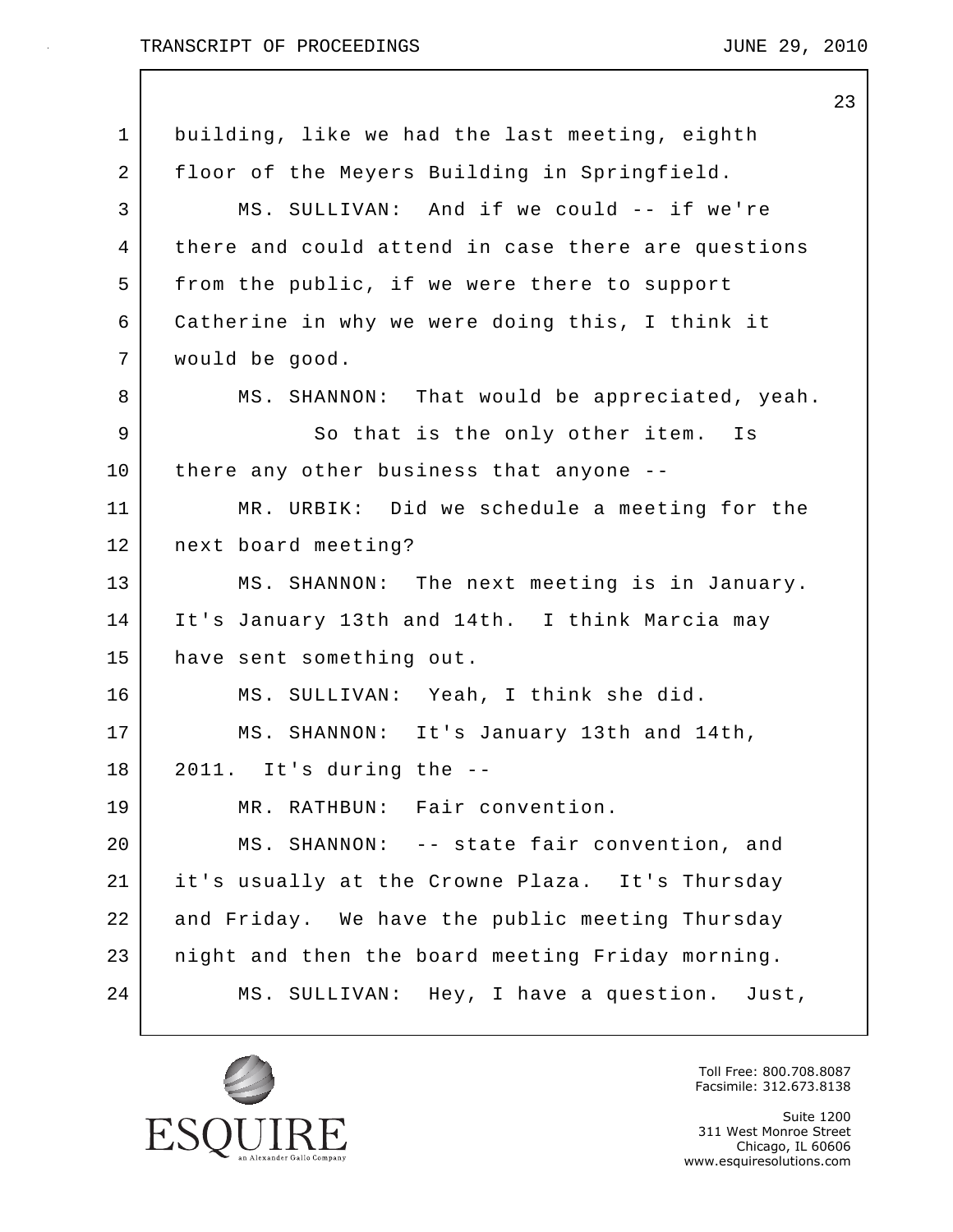|                | 24                                                  |
|----------------|-----------------------------------------------------|
| $\mathbf 1$    | when we have choices of whether to stay at the      |
| 2              | Garden Inn or the Crowne Plaza, the state rate at   |
| 3              | the Crowne Plaza was the same as Garden Inn, and    |
| $\overline{4}$ | then we'd already be in that building. And that     |
| 5              | time of year it's usually horrible. I mean, that's  |
| 6              | typically or historically the coldest weekend of    |
| 7              | the year, and if it's going to ice or snow, it's    |
| 8              | usually that weekend.                               |
| 9              | Is there any reason why she couldn't                |
| 10             | make reservations for us in the Plaza?              |
| 11             | MS. GONZALEZ: I can answer that.                    |
| 12             | Okay. Carmela.<br>MS. SHANNON:                      |
| 13             | MS. GONZALEZ: Probably what happens is that         |
| 14             | each hotel has a certain amount of state government |
| 15             | rates that they apply, and if the Crowne Plaza      |
| 16             | already had people staying there with a state       |
| 17             | government rate, she couldn't get the block that    |
| 18             | she needed.                                         |
| 19             | MS. SULLIVAN: Maybe she could call early.           |
| 20             | MS. SHANNON: We will certainly pass that            |
| 21             | along to Marcia and see if she can't book those     |
| 22             | $r$ ooms --                                         |
| 23             | MS. SULLIVAN: It was just a whole lot easier        |
| 24             | when we were right there then --                    |
|                |                                                     |



Toll Free: 800.708.8087 Facsimile: 312.673.8138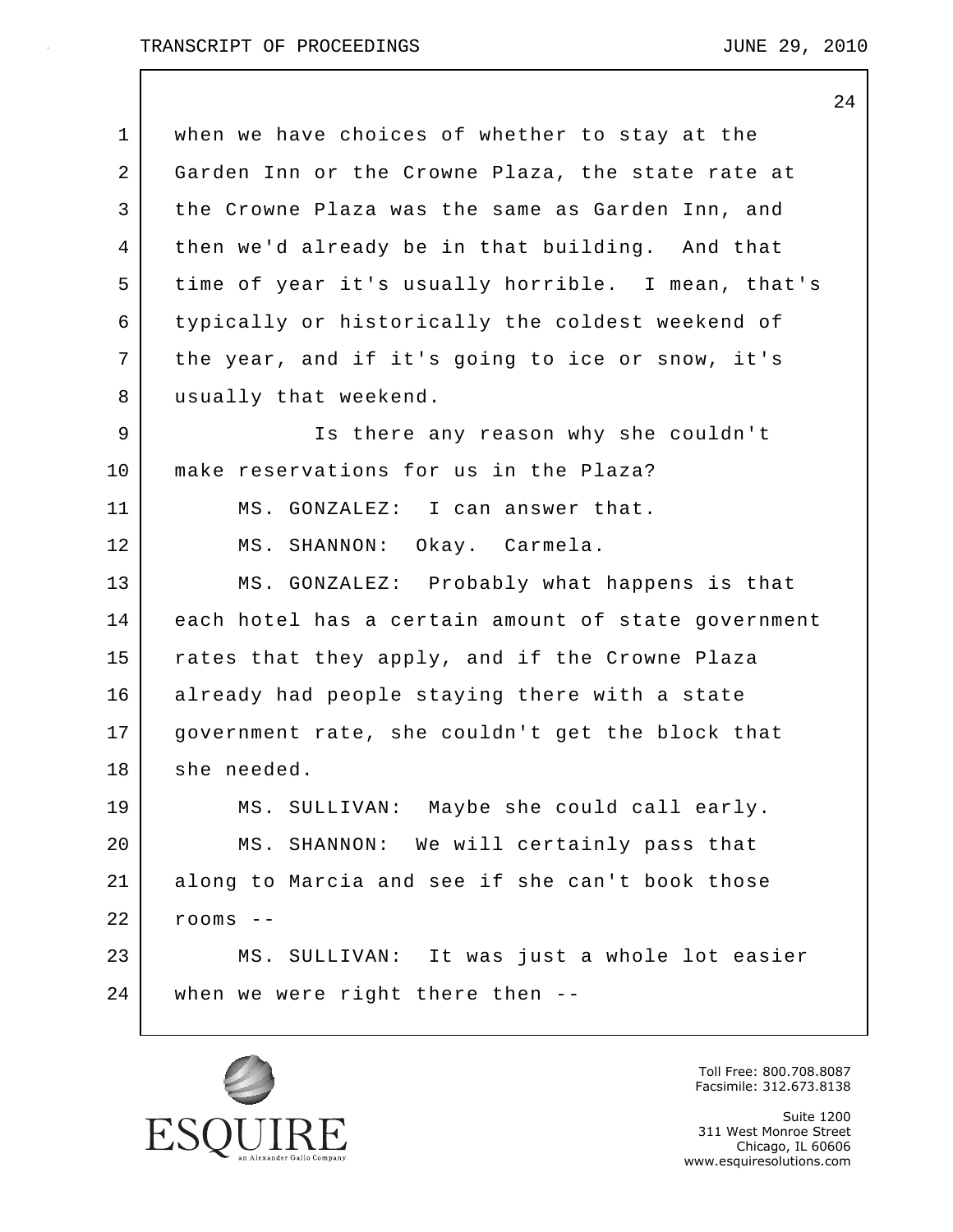|    | 25                                                  |
|----|-----------------------------------------------------|
| 1  | MS. GONZALEZ: And sometimes it's the hotel          |
| 2  | that says, you know, we only have X amount, even if |
| 3  | they have room, it's the rule that they have, but   |
| 4  | we can certainly check into that.                   |
| 5  | MS. SHANNON: We'll look into that. We'll see        |
| 6  | if we can -- because if she does it now maybe we    |
| 7  | can get in. And so we'll send you an E-mail about   |
| 8  | that. We'll try to get those booked early.          |
| 9  | Sometimes -- there are certain hotels that are      |
| 10 | listed on the State of Illinois that are -- they're |
| 11 | like the -- what are they, the recommended hotels?  |
| 12 | MS. GONZALEZ: The preferred hotel listing.          |
| 13 | MS. SHANNON: The preferred hotel listing, and       |
| 14 | I don't know whether the Crowne Plaza is on there,  |
| 15 | but $-$                                             |
| 16 | MS. GONZALEZ: It is.                                |
| 17 | MS. SHANNON: Is it? Okay.                           |
| 18 | MS. GONZALEZ: And I think that what happened        |
| 19 | is that either there wasn't enough or they didn't   |
| 20 | get approval for a certain amount of rooms.         |
| 21 | MS. SHANNON: But still, you know, it's not          |
| 22 | even July 1st so maybe we could do it now.          |
| 23 | So, Carmela, you'll pass that along --              |
| 24 | MS. GONZALEZ: Yep, I will.                          |
|    |                                                     |



Toll Free: 800.708.8087 Facsimile: 312.673.8138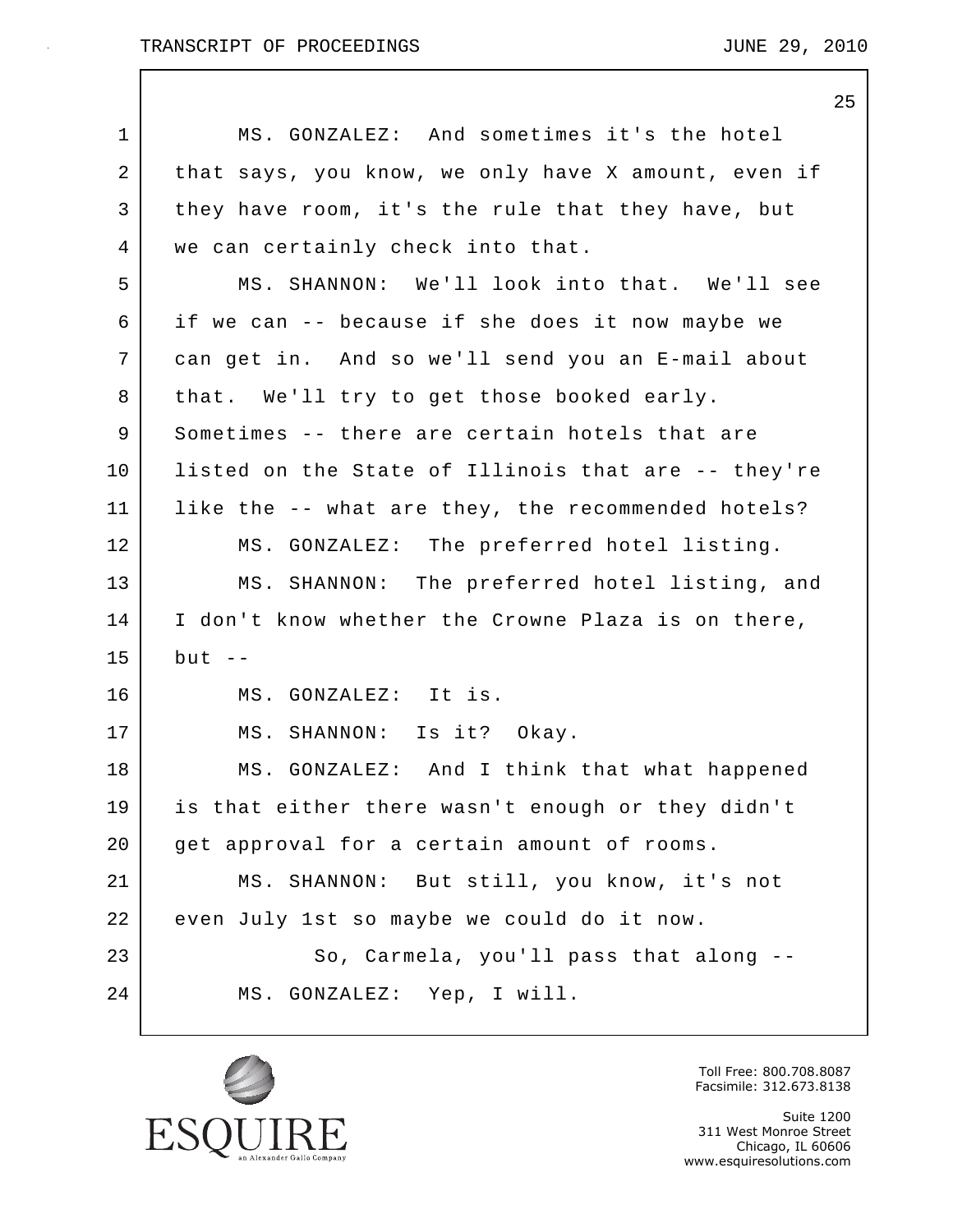Г

|             | 26                                                 |
|-------------|----------------------------------------------------|
| $\mathbf 1$ | MS. SHANNON: And I'll mention it to her            |
| 2           | tomorrow. Maybe she could even do that this        |
| 3           | afternoon.                                         |
| 4           | MS. VAUGHN: They don't have a bigger room to       |
| 5           | hold that meeting in, do they, when we have that   |
| 6           | Thursday night meeting, because it's always like   |
| 7           | standing room only.                                |
| 8           | MS. SHANNON: I don't know. I mean, we can          |
| 9           | ask her to look. I know we had it one year in a    |
| 10          | different room.                                    |
| 11          | MS. GONZALEZ: Do they have dividers at the         |
| 12          | Crowne Plaza? Maybe if we asked to have two rooms  |
| 13          | versus --                                          |
| 14          | MS. SHANNON: Well, that room, I don't know.        |
| 15          | I think that room is limited by the --             |
| 16          | MS. GONZALEZ: Limited space. We can look           |
| 17          | into that.                                         |
| 18          | MS. SHANNON: We'll communicate that to             |
| 19          | Marcia.                                            |
| 20          | MR. URBIK: There may or may not be a need for      |
| 21          | that depending on what's on the agenda. If there's |
| 22          | nothing controversial, no one will show up.        |
| 23          | MS. SULLIVAN: Oh, they'll show up.                 |
| 24          | MS. SHANNON: Well, there's always a pretty         |
|             |                                                    |



Toll Free: 800.708.8087 Facsimile: 312.673.8138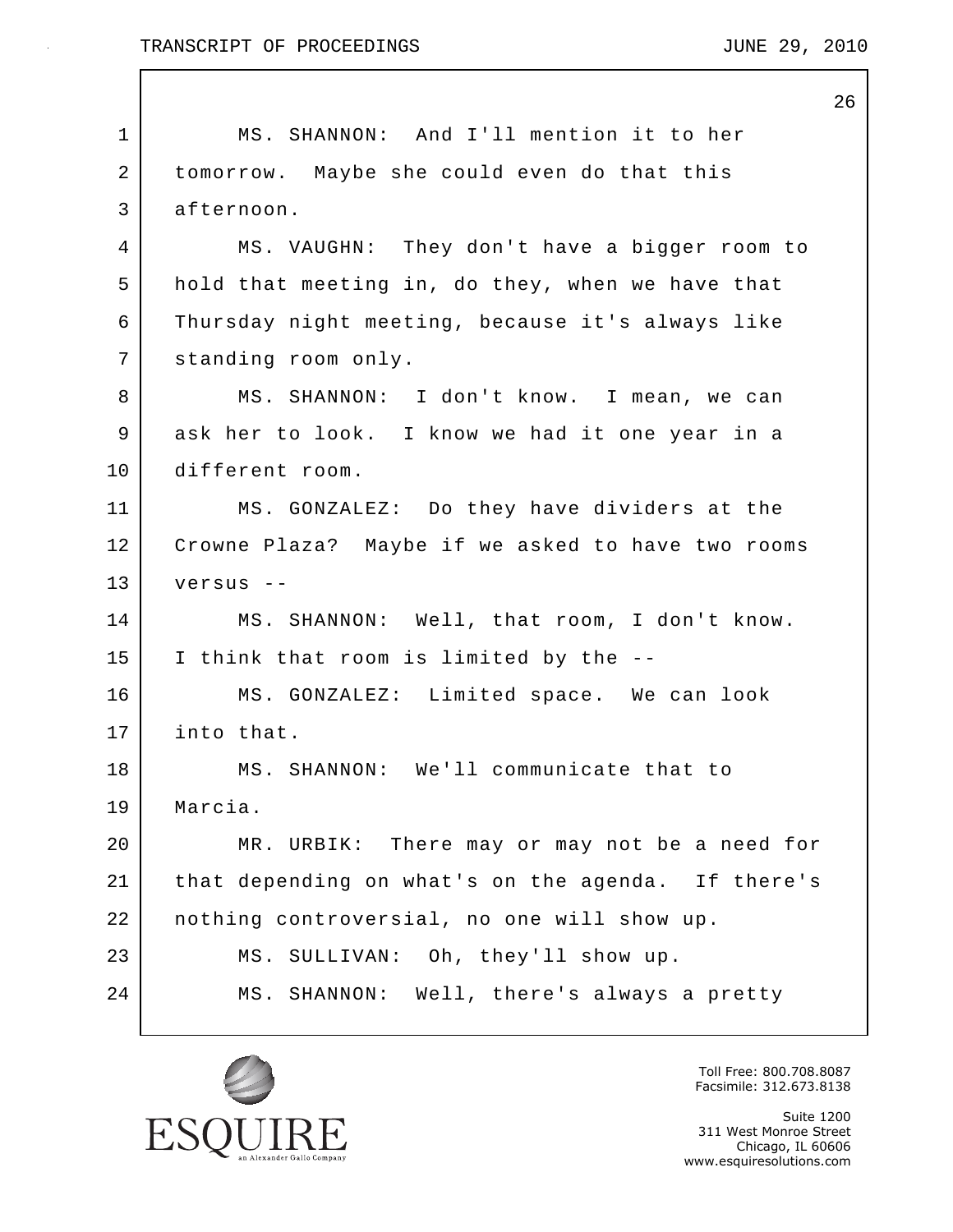27

1 good crowd. 2 MS. SULLIVAN: Yeah. There's always a pretty 3 good crowd, sometimes more than others, but -- 4 MS. VAUGHN: They're there for the convention 5 for the county fair. So they're there anyway. 6 It's just it's hard for people to speak in the 7 audience. Maybe you can -- if you can get a room 8 | that's bigger and you have like a microphone or a 9 table or something and they come to it and they 10 have to speak rather than it just being a 11 free-for-all. 12 MS. SHANNON: And people probably wouldn't 13 come up to the microphone probably if they had to. 14 MR. DAME: Yeah, they would. 15 MS. SHANNON: You might. Is there anything 16 else that -- any other business to come before the 17 board? 18 MR. SPARKS: I'd like to ask Doug a question. 19 Doug, would it be beneficial to change 20 our permit structure from the calendar to yearly 21 where they would expire 12 months after they were 22 issued? Would that help out the department? 23 MR. RATHBUN: I haven't fully thought that 24 through, and I'll be honest, because it applies to



Toll Free: 800.708.8087 Facsimile: 312.673.8138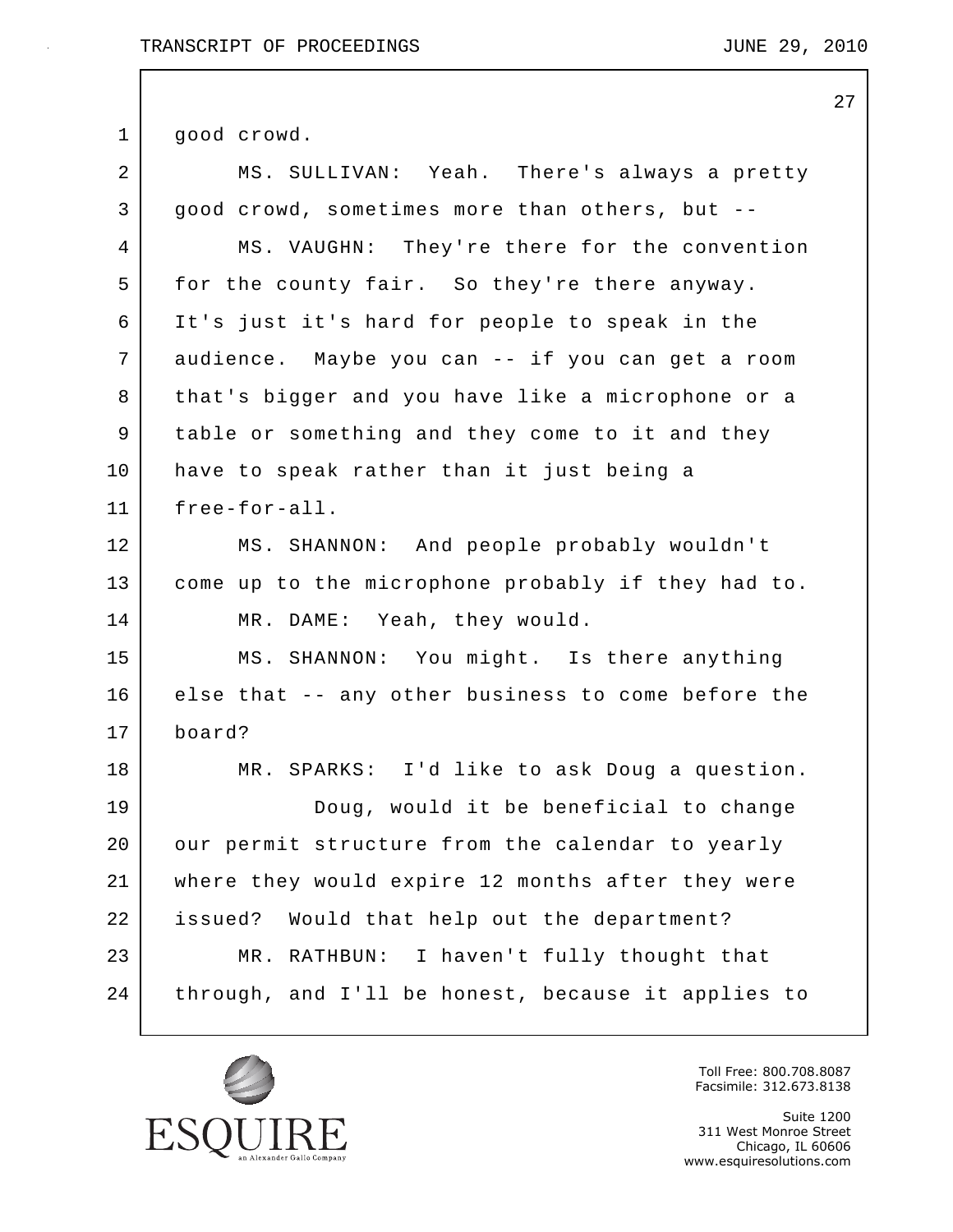TRANSCRIPT OF PROCEEDINGS TRANSCRIPT OF  $\overline{29}$ , 2010

28 1 our computer program that would have to be totally 2 redone. 3 As far as time-wise, you still got to do 4 the same number of inspections, you know, and 5 transferring over at -- transitioning over, and I'm 6 just talking out loud, working it through in my 7 head, understand that, everybody is still going to 8 be due basically right at springtime, you know. 9 It's going to be the same month of hell 10 that we go through now until, you know, slowly you 11 drag out, Oh, I didn't get my wheel out until 12 August. Okay. Now we can roll that over until 13 next August. I don't know how big of an impact it 14 would make. 15 MR. SPARKS: It was just a thought. 16 MR. RATHBUN: And it's something I've kind of 17 chewed on as I'm driving around, and, you know, I'm 18 not against it. The bottom line is everything has 19 to be inspected once a year anyway. 20 The thing I don't like about it is I 21 like to see those things when they come out of the 22 shed because not everybody has nice winter 23 quarters. Sometimes they sit out in the field,  $24$  and  $-$ 



Toll Free: 800.708.8087 Facsimile: 312.673.8138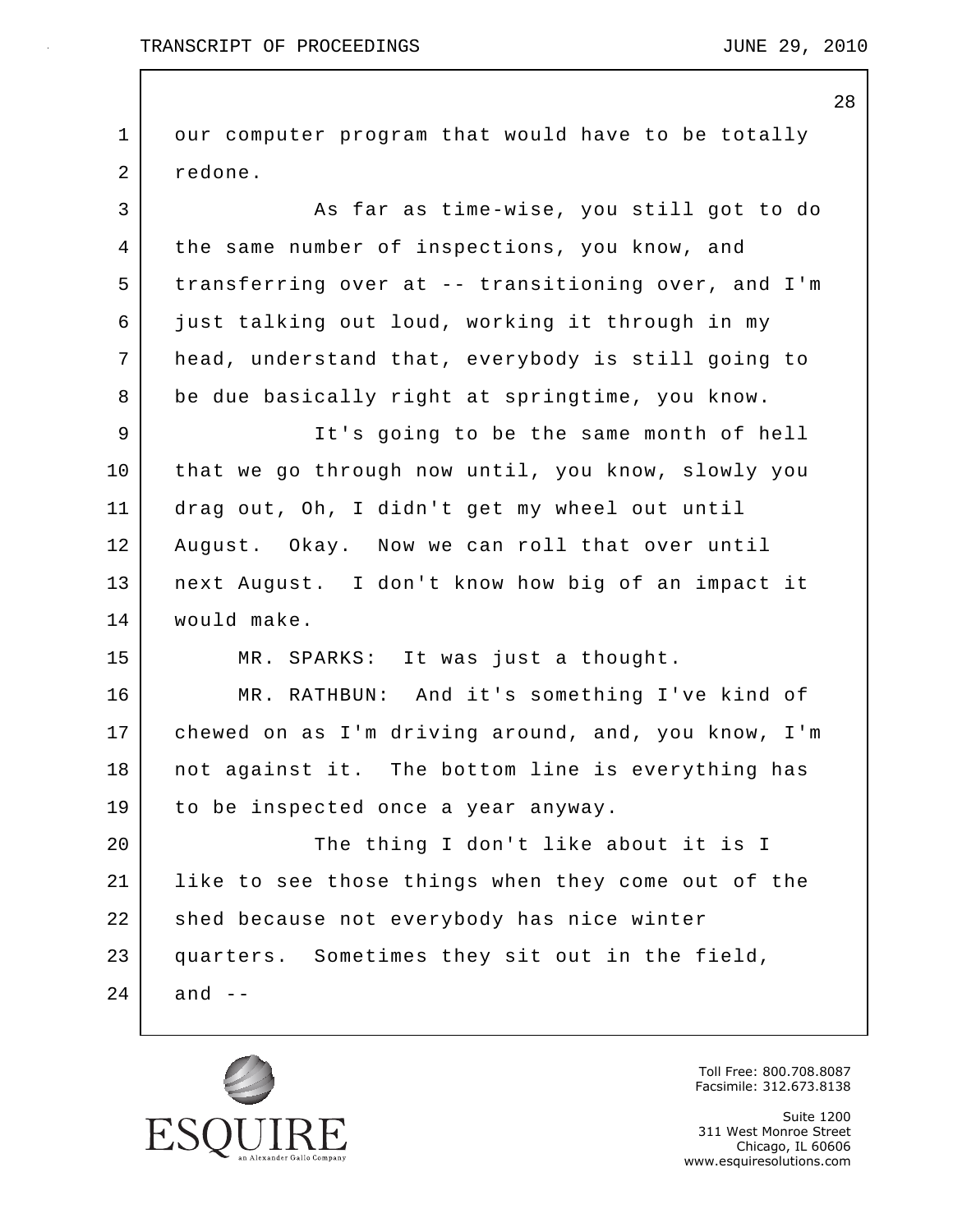|             |                                                     | 29 |
|-------------|-----------------------------------------------------|----|
| $\mathbf 1$ | MR. SPARKS: Good point.                             |    |
| 2           | MR. RATHBUN: I don't like that thing come           |    |
| 3           | right out of the field, out of the weather, and     |    |
| 4           | taking kids around without -- and, you know, I know |    |
| 5           | the operators try, but that's when also the         |    |
| 6           | operators are stepping and fetching trying to get   |    |
| 7           | their show up to get the money made because it's    |    |
| 8           | been a long winter, and they want to get things     |    |
| 9           | rolling.                                            |    |
| $10 \,$     | So that's my personal bias against it.              |    |
| 11          | MR. SPARKS: That's a valid point.                   |    |
| 12          | MR. RATHBUN: And that's really the only bias        |    |
| 13          | I have.                                             |    |
| 14          | MR. SPARKS: I was just curious.                     |    |
| 15          | MS. SHANNON: I guess we could look into it          |    |
| 16          | and get back to you. I think we did have a little   |    |
| 17          | bit of a discussion about this --                   |    |
| 18          | MR. SPARKS: Yeah.                                   |    |
| 19          | MS. SHANNON: -- I thought, when we were             |    |
| 20          | talking in the January meeting, because I think     |    |
| 21          | some of the operators maybe mentioned that other    |    |
| 22          | states do that where their permits expire           |    |
| 23          | throughout the year, as opposed to always being     |    |
| 24          | from January --                                     |    |



Toll Free: 800.708.8087 Facsimile: 312.673.8138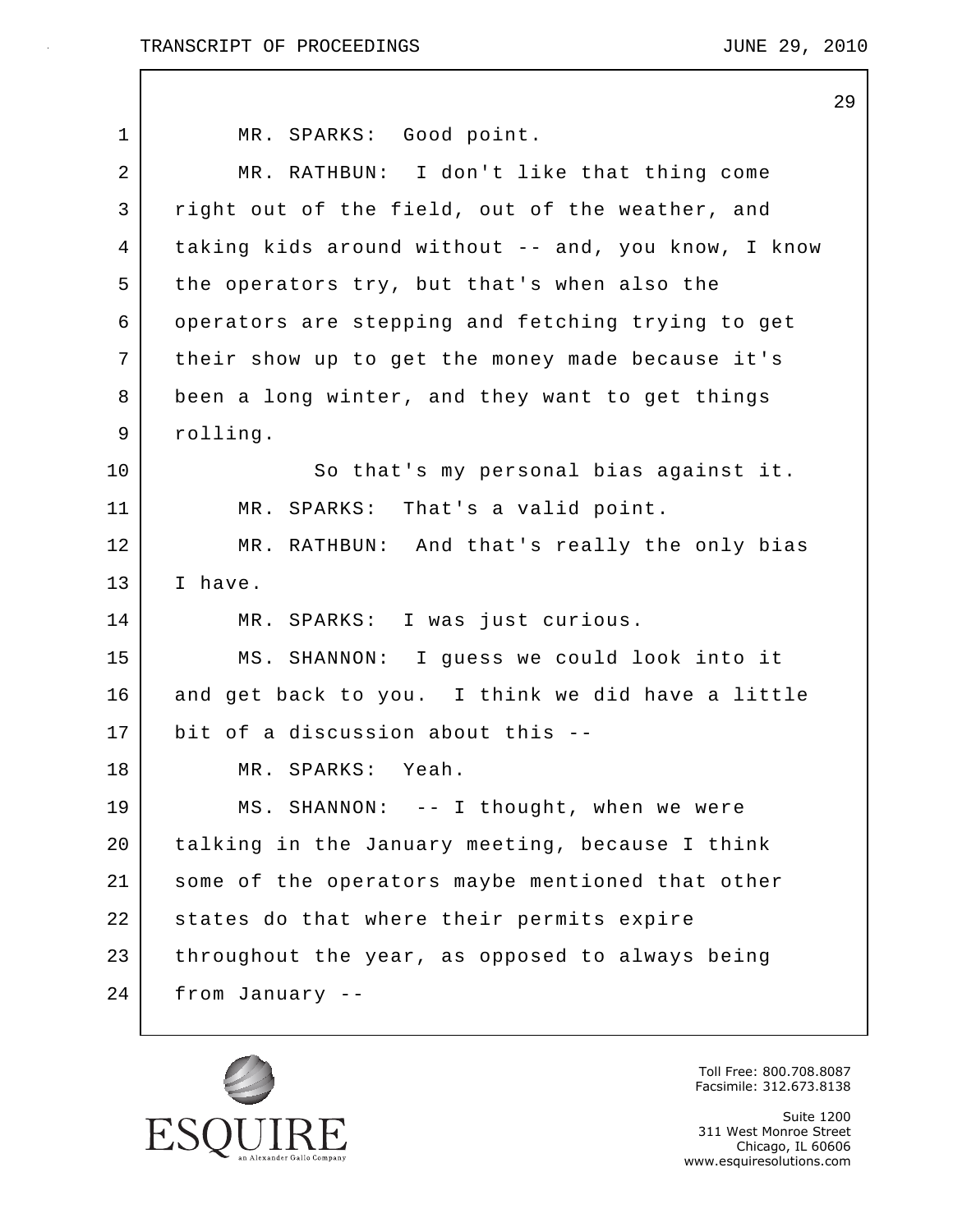|    | 30                                                  |
|----|-----------------------------------------------------|
| 1  | MS. SULLIVAN: All one time, uh-huh.                 |
| 2  | MS. SHANNON: -- through December. Now, ours,        |
| 3  | I think we would definitely have to modify if we    |
| 4  | wanted to pursue that, but -- and I think we'd have |
| 5  | to have a little lead time if we were to pursue     |
| 6  | that, too, to get our $-$ -                         |
| 7  | MS. SULLIVAN: Our computer program --               |
| 8  | MS. SHANNON: -- you'd almost have to have a         |
| 9  | year -- a year in advance because people's permits  |
| 10 | would be expiring. So you'd have to give them       |
| 11 | some $--$                                           |
| 12 | MR. URBIK: I believe two meetings ago Marcia        |
| 13 | said that the current computer program would not    |
| 14 | accommodate that, and the staff time it would take  |
| 15 | to make that modification would be huge.            |
| 16 | MS. SHANNON: Well, unfortunately, we are            |
| 17 | operating on a dinosaur of a computer system.       |
| 18 | MS. SULLIVAN: As are most of us in this             |
| 19 | economic time.                                      |
| 20 | MS. SHANNON: I mean, we use Fox Pro for             |
| 21 | our -- most people don't even use that anymore.     |
| 22 | MS. SULLIVAN: Some of us aren't even up to --       |
| 23 | MR. RATHBUN: According to Marcia, the rooms         |
| 24 | at the Crowne are reserved for those with           |
|    |                                                     |



Toll Free: 800.708.8087 Facsimile: 312.673.8138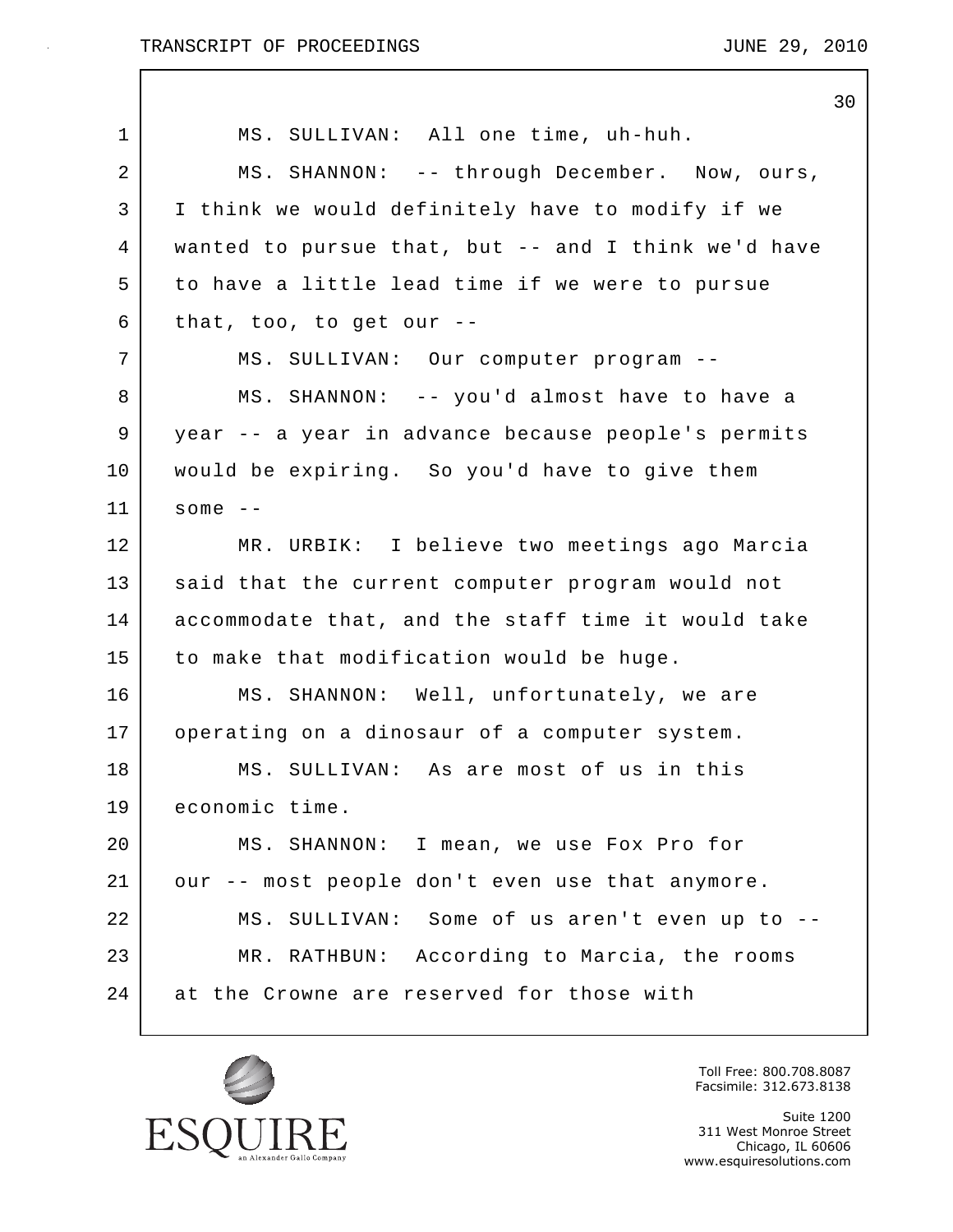#### TRANSCRIPT OF PROCEEDINGS TRANSCRIPT OF  $\overline{29}$ , 2010

31

1 hospitality rooms, and with the convention and if 2 | we wanted them, we'd have to pay extra. 3 | MS. SHANNON: Oh, you've already E-mailed her? 4 Okay. 5 MR. RATHBUN: Yeah. 6 MS. SHANNON: Well, I'll pursue it more with 7 Marcia just to -- 8 MS. SULLIVAN: Are they state people, though? 9 MS. RATHBUN: I don't know if they get a 10 government rate -- 11 MS. SHANNON: I mean, if they're with the -- 12 MR. RATHBUN: We can get with Marcia and get 13 back to everybody, but there obviously is an extra 14 fee for that because it is their convention. 15 MR. DAME: We have all those hospitality 16 rooms, people like us. We rent all -- like the 17 Governor's Suite, the suite next to us, that's 18 where all the big rooms go. We've already got 19 those. 20 MS. VAUGHN: What about the hotel next door? 21 Could we get a conference room there for the board 22 meeting? 23 MS. GONZALEZ: At the Hilton Garden Inn? 24 MS. VAUGHN: Do they have a conference room



Toll Free: 800.708.8087 Facsimile: 312.673.8138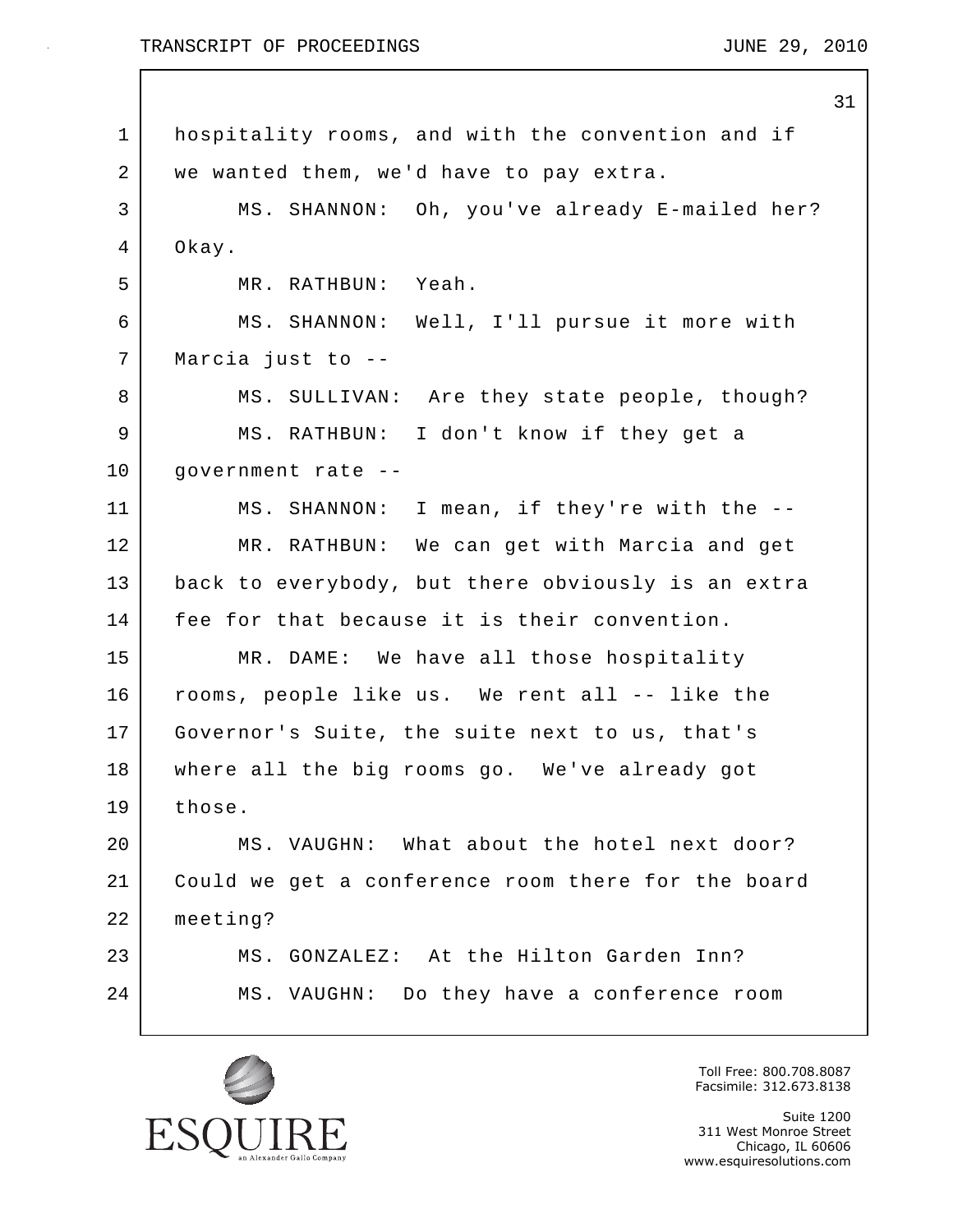|             | 32                                                  |
|-------------|-----------------------------------------------------|
| $\mathbf 1$ | there?                                              |
| 2           | MS. GONZALEZ: I'm not sure. How about the           |
| 3           | Hilton downtown?                                    |
| 4           | MS. SHANNON: I thought we were talking about        |
| 5           | hotel rooms.                                        |
| 6           | MR. RATHBUN: I was, but I think we're               |
| 7           | transitioning. The problem we had -- I know when    |
| 8           | we changed it that one year, it screwed a lot of    |
| $\mathsf 9$ | people up because they were so used to going to     |
| 10          | that same room. They didn't show up where they      |
| 11          | were supposed to and we were sending people -- now, |
| 12          | maybe if we planned it far enough in advance to get |
| 13          | the word out $-$                                    |
| 14          | MS. SULLIVAN: Oh, we're not asking for              |
| 15          | hospitality rooms. We're just asking for regular    |
| 16          | rooms.                                              |
| 17          | MS. SHANNON: I think there's two                    |
| 18          | conversations going on here --                      |
| 19          | MR. RATHBUN: Right, there's the large room --       |
| 20          | MS. SHANNON: -- there's one about the meeting       |
| 21          | $r$ oom --                                          |
| 22          | MR. RATHBUN: -- and then there's the hotel          |
| 23          | room.                                               |
| 24          | MS. SHANNON: -- and then there's one about          |
|             |                                                     |



Toll Free: 800.708.8087 Facsimile: 312.673.8138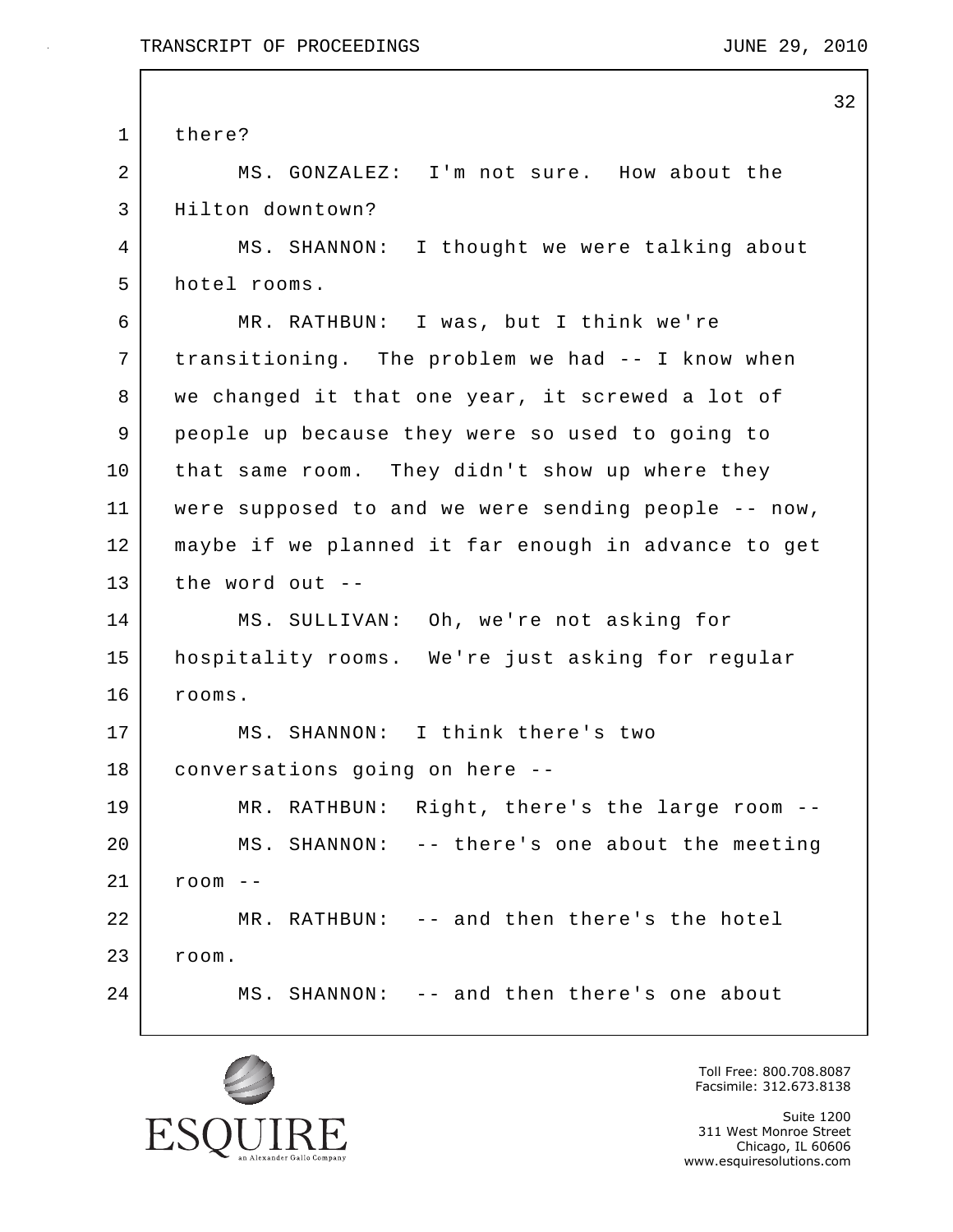```
33
1 the hotel rooms.
2 MS. VAUGHN: Yeah, the meeting room everyone
3 is standing in the back, and it would be nice if
4 they had a bigger --
5 MS. SULLIVAN: A bigger meeting room.
6 MS. VAUGHN: Right.
7 MS. SULLIVAN: But they have meeting rooms
8 downstairs that these guys don't touch.
9 | MS. SHANNON: We get it for free, too. So we
10 may not get the highest preference in terms of
11 rooms.
12 MR. DAME: First floor, all you have is
13 ballrooms on the first floor.
14 MS. SULLIVAN: But that's what I'm talking
15 about because there are a lot of other meeting
16 rooms on the first floor.
17 MR. DAME: That would be a question for Bill
18 Pew, find out what they're using those rooms for.
19 MS. SULLIVAN: Okay.
20 MS. SHANNON: Well, we can certainly look into
21 this, but we're not paying for the room, which may
22 be why we're again --
23 MS. SULLIVAN: Yeah, which is why we like
24 that.
```


Toll Free: 800.708.8087 Facsimile: 312.673.8138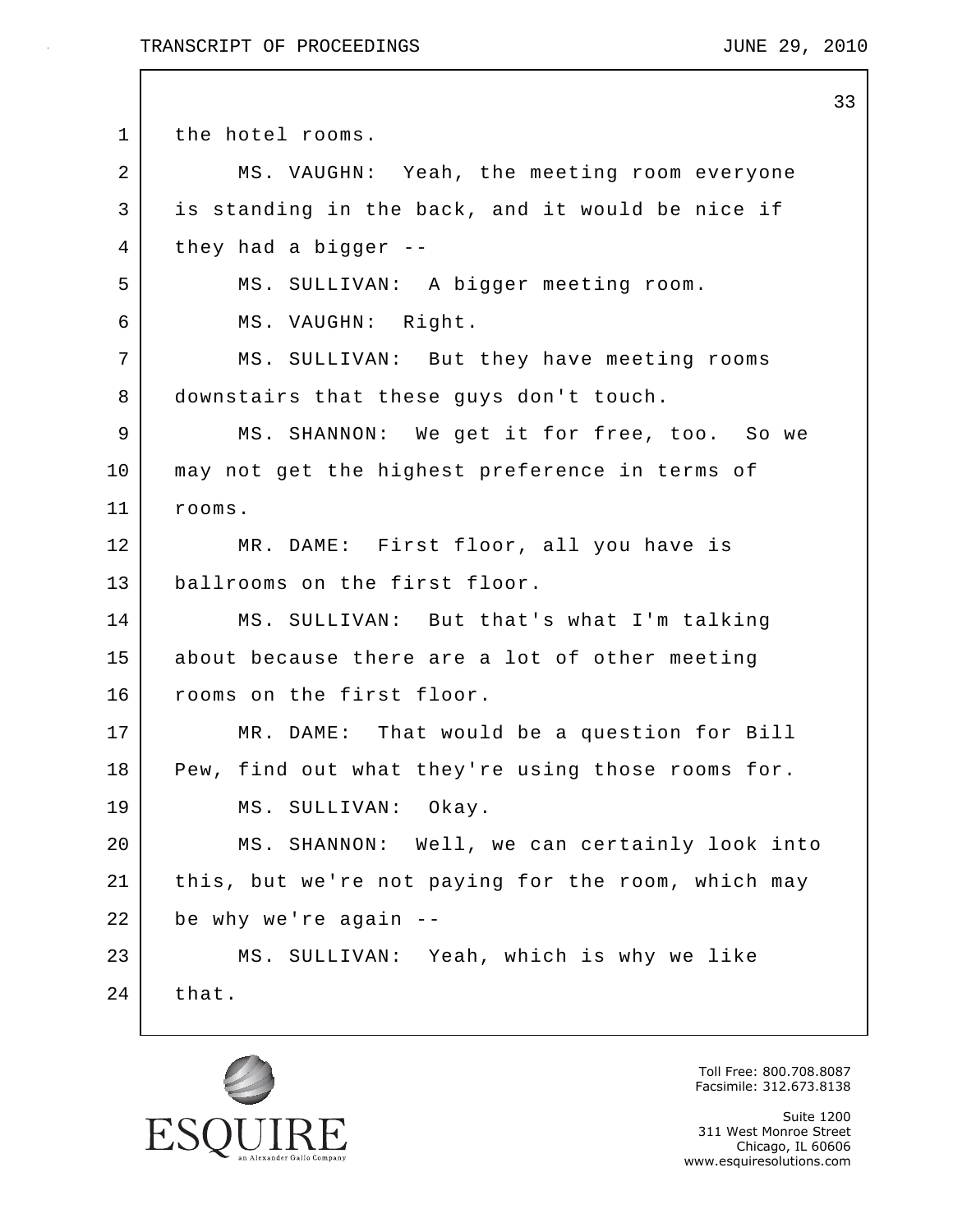$\mathbf{I}$ 

|    | 34                                                  |
|----|-----------------------------------------------------|
| 1  | MR. DAME: The price is right.                       |
| 2  | MS. SULLIVAN: Yeah.                                 |
| 3  | MR. DAME: But see if one of the hospitality         |
| 4  | rooms -- I know, like, on Thursday night when we    |
| 5  | had the hospitality rooms, it was utilized by the   |
| 6  | state fair for their hosting and their showcasing.  |
| 7  | Pat Skinner, if she had the room on Thursday night, |
| 8  | she was setting up and it was a much larger room.   |
| 9  | Well, maybe she can delay her set up until the next |
| 10 | morning, somebody can give her a hand or something, |
| 11 | and you could ask her if you could --               |
| 12 | MS. SULLIVAN: We'll all pitch in after we're        |
| 13 | done with the meeting.                              |
| 14 | MR. DAME: That's just it.                           |
| 15 | MS. SHANNON: Well, we'll certainly look into        |
| 16 | that and see what we can do about both issues, the  |
| 17 | actual rooms that people stay in as well as the     |
| 18 | meeting room, see if it can be a little bit more    |
| 19 | better accommodation.                               |
| 20 | MR. DAME: Can I ask a question for                  |
| 21 | clarification on what occurred here today?          |
| 22 | In your last meeting you had a vote on              |
| 23 | the dollar figures, as far as increasing the rates. |
| 24 | You voted again today for the identical thing.      |
|    |                                                     |



Toll Free: 800.708.8087 Facsimile: 312.673.8138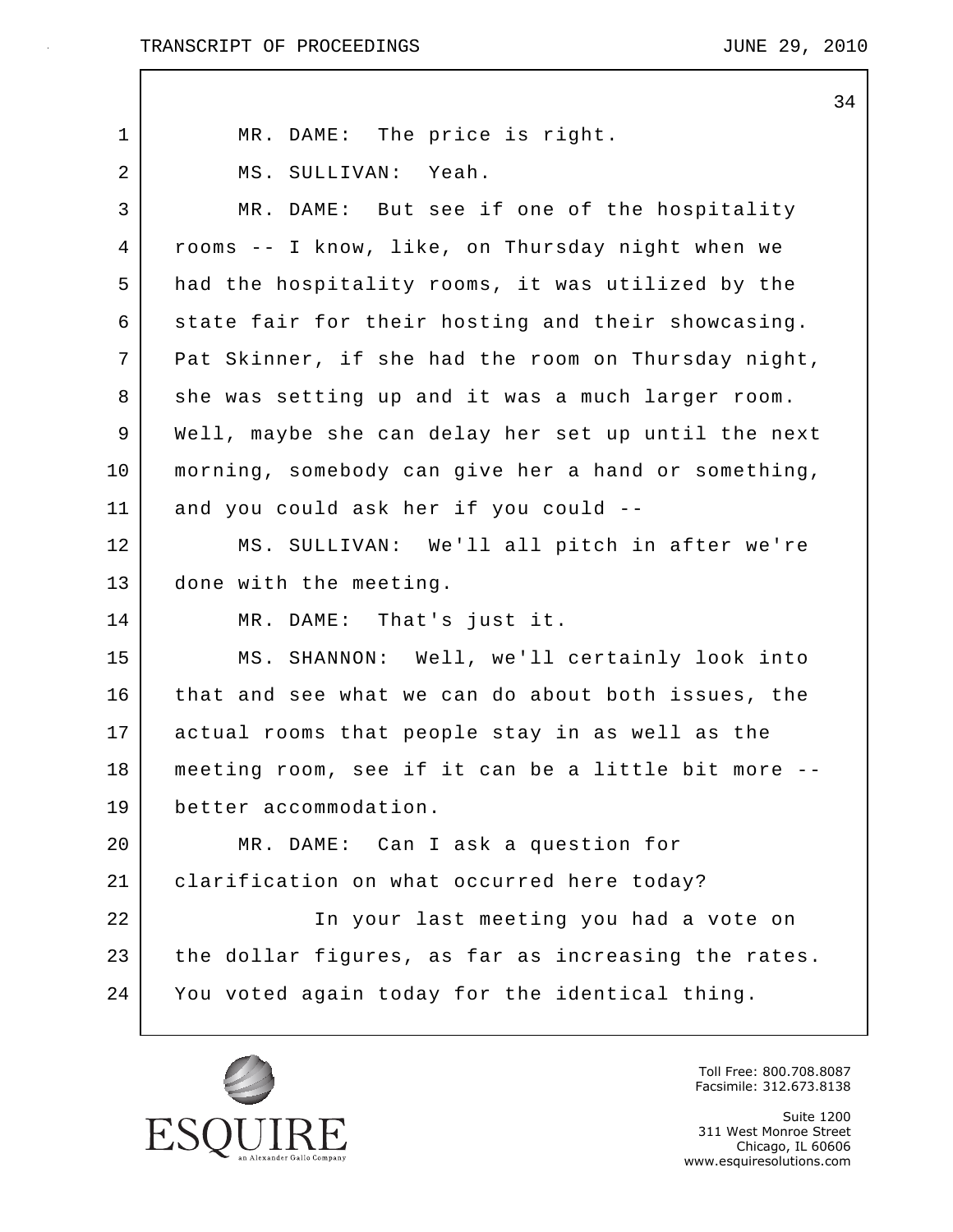35 1 Why? 2 MS. SHANNON: Because we didn't have our rules 3 in front of the board for them to consider. We 4 have to modify our rules in order to -- 5 MR. URBIK: Accommodate the -- 6 MS. SHANNON: -- accommodate the increase. We 7 didn't know what the amount was, so we didn't have 8 time to actually have the rules in front of the 9 board for their consideration at the last meeting. 10 MR. DAME: So today's vote was for -- was for 11 two things, it was for the modification or 12 explanation, then definition of what a large and 13 medium roller coaster is. That was one vote. The 14 other vote was for a change of rules? 15 MS. SHANNON: They're both -- we are amending 16 Section 6000.10 and 6000.50 of the rules, pursuant 17 to the recommended increase that the carnival board 18 adopted at the May meeting. All of our rules --19 before we can proceed with them, they all have to 20 be consented to by the board. That did not happen 21 at the last meeting. That happened today. And 22 | rule changes are pursuant to the conversation that 23 was had in May. 24 MR. DAME: Just with a copy of the minutes



Toll Free: 800.708.8087 Facsimile: 312.673.8138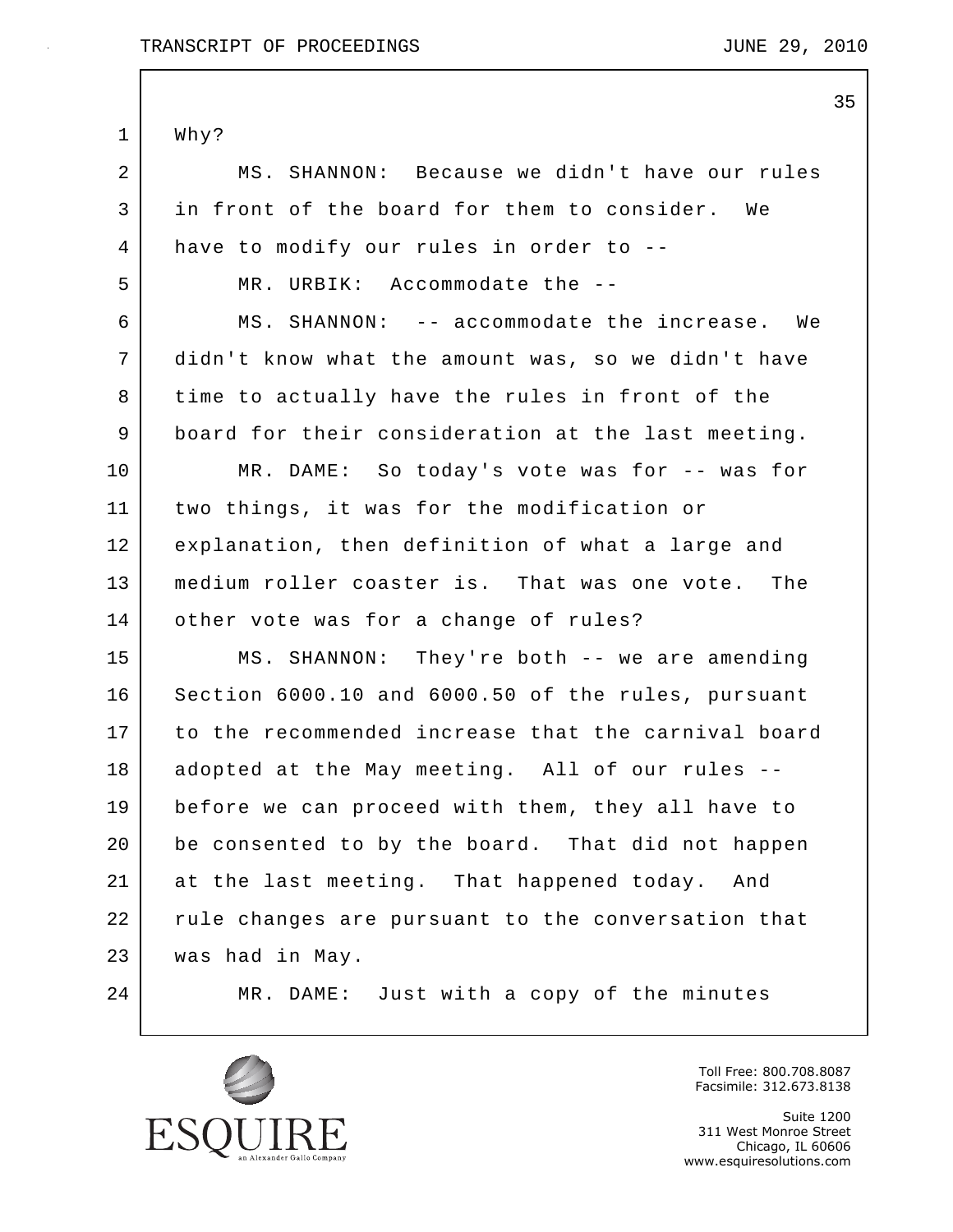$\mathbf I$ 

|             | 36                                                  |
|-------------|-----------------------------------------------------|
| $\mathbf 1$ | that I got, it sounded very identical to that, and  |
| 2           | I'm just concerned about voting for the same thing  |
| 3           | twice when there is yet an additional board member  |
| 4           | here who was not here last time or one that's not   |
| 5           | here that was last time.                            |
| 6           | MS. SULLIVAN: Well, Ed, one of the things was       |
| 7           | we did not have the written form of what an         |
| 8           | intermediate coaster -- for the definition.         |
| 9           | MR. DAME: Right.                                    |
| 10          | MS. SULLIVAN: Or for the large coaster. So          |
| 11          | what we had voted on last time for -- to have fees  |
| 12          | different for an intermediate and a large, those    |
| 13          | didn't exist in the rules at that point.            |
| 14          | MR. DAME: Oh, I understand the modification         |
| 15          | to -- for an explanation to the roller coaster.     |
| 16          | What I was not understanding was a reiteration of   |
| 17          | the identical thing that was in the last minutes    |
| 18          | and voting for those again when there are different |
| 19          | board members present and basically the same        |
| 20          | wording as here.                                    |
| 21          | I didn't understand why there were two              |
| 22          | votes on the dollar figures when you had already    |
| 23          | voted on those in the last one and you had already  |
| 24          | gotten that. That's all I didn't understand.        |
|             |                                                     |



Toll Free: 800.708.8087 Facsimile: 312.673.8138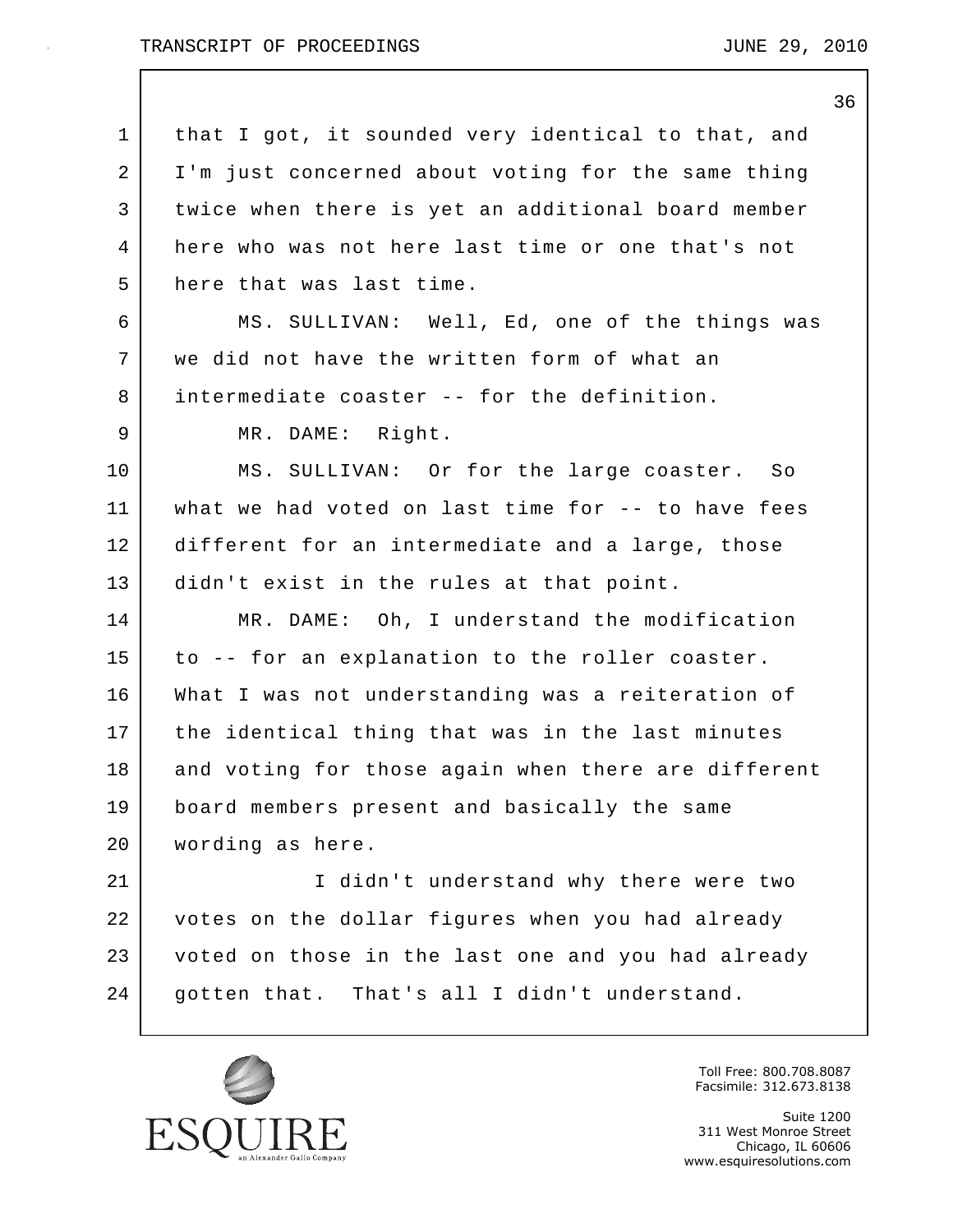$\mathbf{I}$ 

37

| 1  | MS. VAUGHN: One has to be a rule.                   |
|----|-----------------------------------------------------|
| 2  | MR. HAGGERTY: This morning the will of the          |
| 3  | board was codified in a rule and it needs to be --  |
| 4  | the will of the board as reflected in the vote at   |
| 5  | last May's meeting, or whenever it was, was now     |
| 6  | this morning codified in a rule that the board took |
| 7  | up, considered and approved, and that will now be   |
| 8  | taken to the public.                                |
| 9  | MS. SHANNON: And then proceed to JCAR.              |
| 10 | MR. HAGGERTY: And proceed to JCAR.                  |
| 11 | MS. SULLIVAN: Because there was nothing             |
| 12 | written before. This is what it's going to look     |
| 13 | like when it's -- when it's put -- added into the   |
| 14 | rules. We just came up with the raw numbers and     |
| 15 | what we wanted to do, because --                    |
| 16 | MS. SHANNON: And I think -- I think if you          |
| 17 | review the minutes you'll see that, I think, the    |
| 18 | board asked the department to do some research into |
| 19 | putting together the language, and so we did that   |
| 20 | and we brought it before the board again, as we're  |
| 21 | required to do under the statute.                   |
| 22 | MR. DAME: Correct, and in those meetings it         |
| 23 | was stated, Do we need to determine the difference  |
| 24 | between intermediate and large. Exactly. That       |
|    |                                                     |



Toll Free: 800.708.8087 Facsimile: 312.673.8138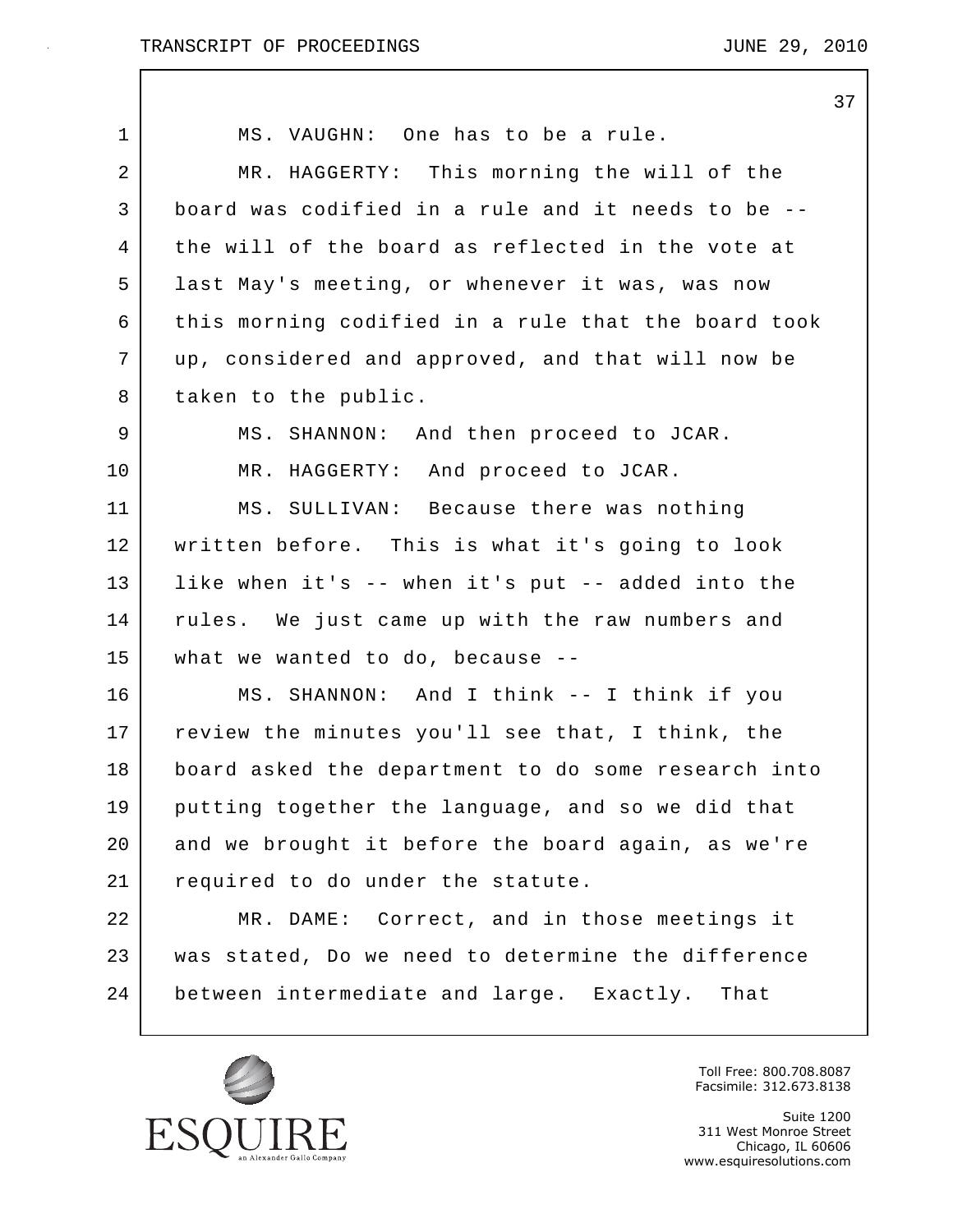|    | 38                                                  |
|----|-----------------------------------------------------|
| 1  | vote I didn't question today. I thoroughly          |
| 2  | understand why you would have to define that. What  |
| 3  | I did not understand was the second --              |
| 4  | MS. SHANNON: Because any time we change the         |
| 5  | rules, we have to have a board motion and they have |
| 6  | to approve them. That's exactly why we did that.    |
| 7  | MR. DAME: Right, and that's why I said              |
| 8  | earlier, so it was a vote for the rule change as    |
| 9  | opposed to when the last vote was.                  |
| 10 | MS. SULLIVAN: That's correct.                       |
| 11 | MS. SHANNON: That's correct. Is there any           |
| 12 | further business coming before the board?           |
| 13 | MS. SULLIVAN: Yeah, can we go shooting when         |
| 14 | we're done?                                         |
| 15 | MS. SHANNON: Sure. All right.                       |
| 16 | If there's nothing further to come                  |
| 17 | before the board, I entertain a motion to adjourn.  |
| 18 | MS. SULLIVAN: So moved. Come on Bill.               |
| 19 | Somebody.                                           |
| 20 | MR. SPARKS: Second.                                 |
| 21 | MS. SHANNON: There's a second. All those in         |
| 22 | favor say aye.                                      |
| 23 | (Chorus of ayes.)                                   |
| 24 | MS. SHANNON: Okay. The board is adjourned.          |
|    |                                                     |



Toll Free: 800.708.8087 Facsimile: 312.673.8138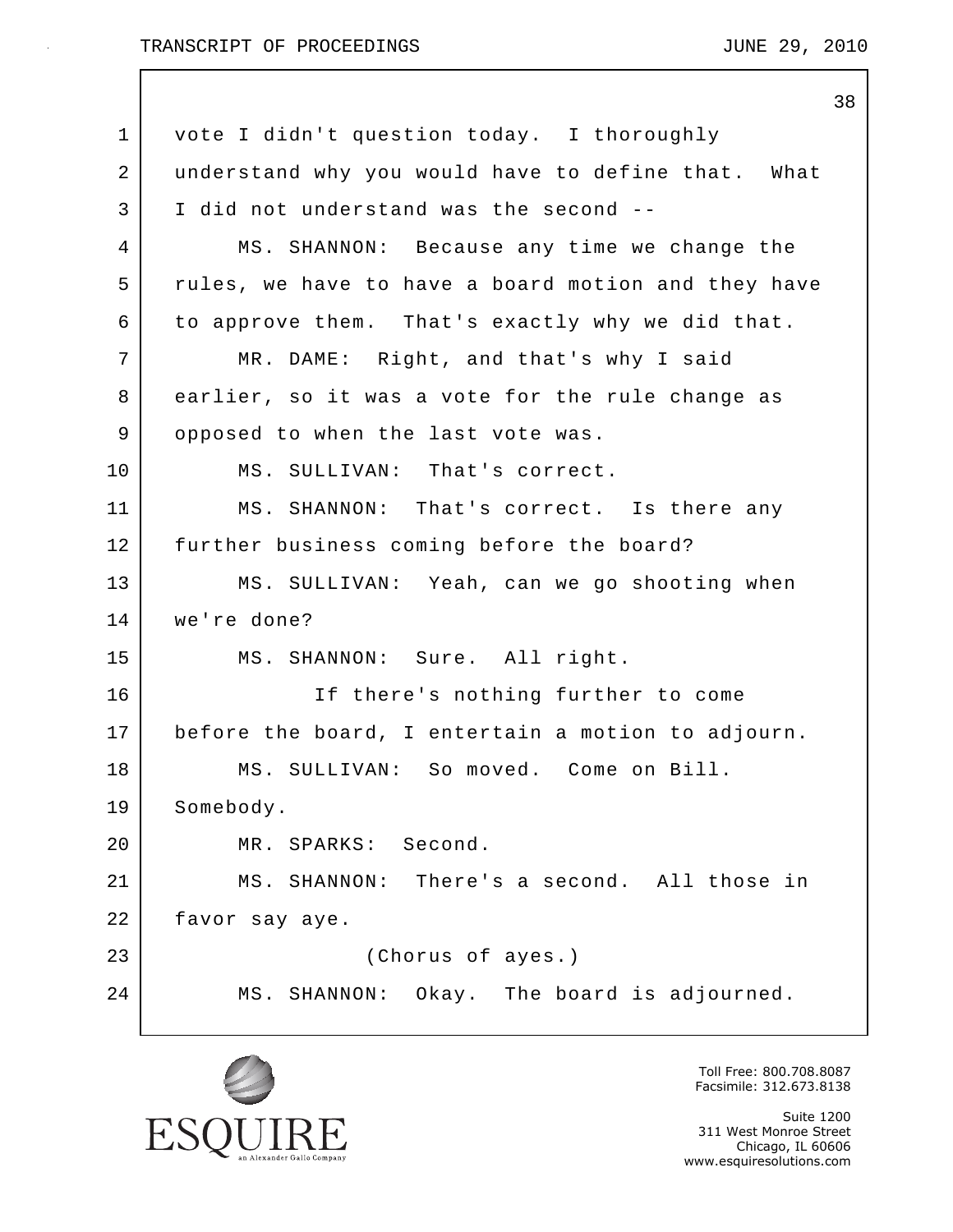$\mathsf{l}$ 

|                | 39                                  |  |
|----------------|-------------------------------------|--|
| $\mathbf 1$    | (WHICH WERE ALL THE PROCEEDINGS HAD |  |
| $\sqrt{2}$     | IN THE ABOVE-ENTITLED CAUSE ON      |  |
| $\mathsf{3}$   | THIS DATE.)                         |  |
| $\overline{4}$ |                                     |  |
| 5              |                                     |  |
| $\epsilon$     |                                     |  |
| $\sqrt{ }$     |                                     |  |
| $\,8\,$        |                                     |  |
| $\mathsf 9$    |                                     |  |
| $10\,$         |                                     |  |
| $11\,$         |                                     |  |
| $12$           |                                     |  |
| 13             |                                     |  |
| $14$           |                                     |  |
| $15\,$         |                                     |  |
| 16             |                                     |  |
| $17$           |                                     |  |
| $18\,$         |                                     |  |
| 19             |                                     |  |
| $2\,0$         |                                     |  |
| $21\,$         |                                     |  |
| $2\sqrt{2}$    |                                     |  |
| 23             |                                     |  |
| 24             |                                     |  |
|                |                                     |  |



Toll Free: 800.708.8087 Facsimile: 312.673.8138